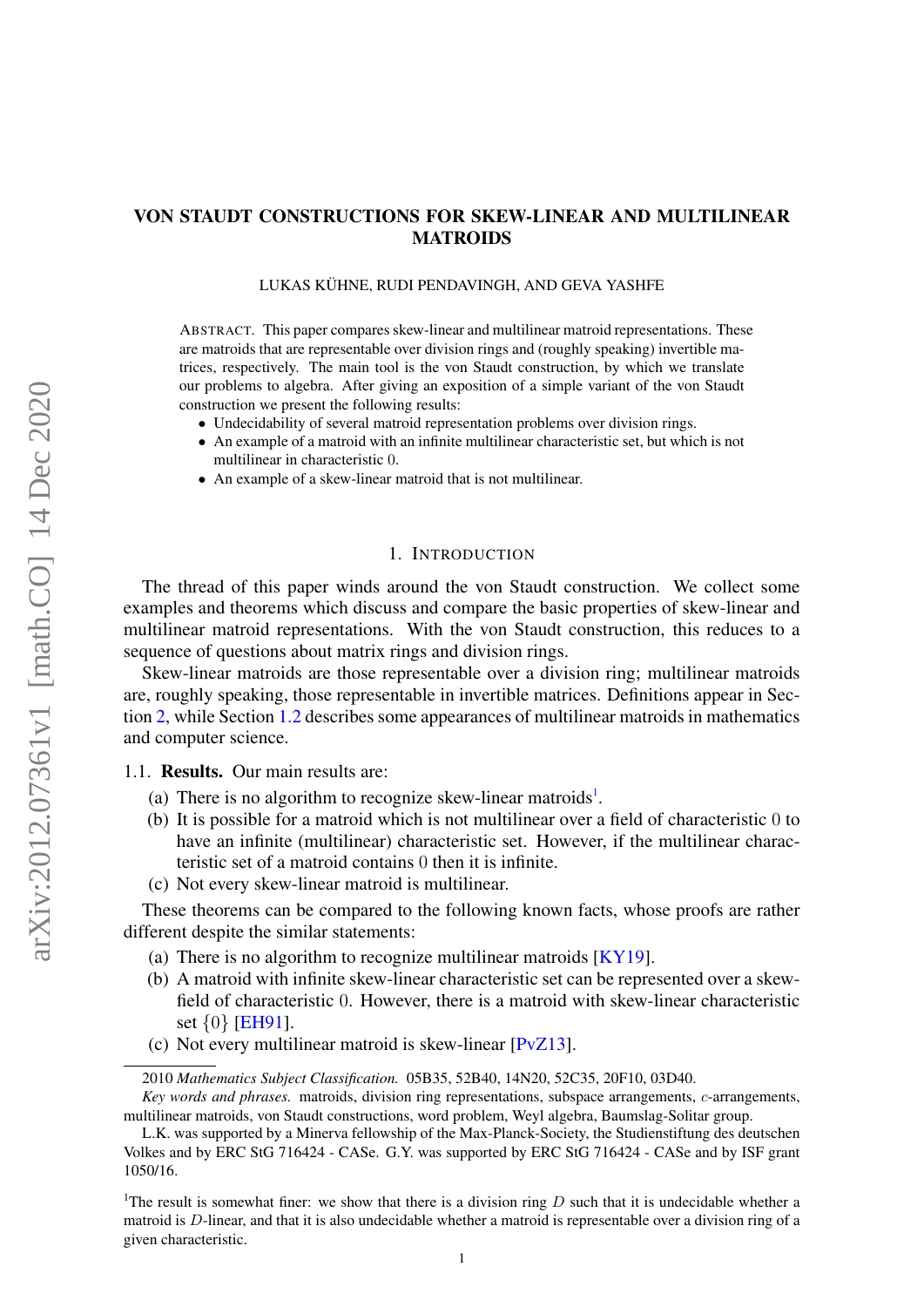<span id="page-1-1"></span>The main tool used throughout the paper is a construction essentially due to von Staudt ( [\[vS57\]](#page-18-2)), which reduces the solvability of a system of polynomial equations to a sequence of matroid representation problems. This works in both the skew-linear and the multilinear settings (the skew-linear case is classical). We work with a simple version of the construction, and provide detailed exposition.

Our results are proved by use of von Staudt constructions in conjunction with the following algebraic theorems:

- (a) The word problem for division rings is undecidable (and slight refinements of this theorem) [\[Mac73\]](#page-18-3).
- (b) The Weyl algebra over a field of characteristic 0 has no nontrivial finite-dimensional representations. However, the Weyl algebra over a field of characteristic  $p$  is finitedimensional over its center (see  $[EGH^+11]$  $[EGH^+11]$  for example).
- (c) There is a system of polynomial equations in noncommuting variables that has a solution in some division ring, but which cannot be solved in matrices over a field (Theorem  $6.5$  – this seems to be new).

<span id="page-1-0"></span>1.2. **Related work.** This paper is related to  $[PvZ13]$ , in which the second author and van Zwam define skew partial fields and matroid representations over them. This is a simultaneous generalization of both classes of matroid representations considered here. Several characterizations of representability are given in that paper, and it is proved that not every multilinear matroid is skew-linear. We answer a question posed there by showing that not every skew-linear matroid is multilinear, either.

Parts of this paper are also parallel to a part of [\[EH91\]](#page-17-0), in which the authors describe a variant of the von Staudt construction over division rings and give some examples of skewlinear matroids with interesting characteristic sets.

Our results on undecidability owe their existence to Macintyre's paper [\[Mac73\]](#page-18-3) on the word problem in division rings. The results in that paper were improved and refined in [\[Mac79\]](#page-18-4), but we do not use the latter paper here.

It is possible that multilinear matroids first appeared in [\[GM88\]](#page-18-5), Goresky and Macpherson's work on stratified Morse theory. They defined *c*-arrangements (objects dual to multilinear matroids) as examples of subspace arrangements to be studied from a topological viewpoint.

Multilinear matroids also appear in cryptography and network coding: in cryptography, their ports are access structures of perfect ideal secret sharing schemes (it is not known if this construction yields all such access structures). See [\[SA98,](#page-18-6) [BBEPT14\]](#page-17-2) for details. In network coding, the multilinear representability problem is equivalent to certain network capacity problems, in which only linear coding functions are permitted: see [\[ESG10\]](#page-18-7), compare also [\[DFZ07\]](#page-17-3).

1.3. History and applications of the von Staudt construction. The authors are not historians; this subsection reflects their point of view and their interaction with this circle of ideas.

In [\[vS57\]](#page-18-2), von Staudt introduced the algebra of throws. This is a geometric construction, based on the cross-ratio, for adding and multiplying points on a projective line. Using it, polynomial algebraic relations can be translated into corresponding point-and-line configurations (cf. [\[RG11,](#page-18-8)[VY65\]](#page-18-9)).

This construction and its variants can be used to prove the coordinatization theorem of projective geometry, namely that a Desarguesian projective plane is isomorphic to the projective plane over a division ring (see [\[VY65\]](#page-18-9) for example). Together with Pascal's theorem, it is also the tool used to prove that Hilbert's axioms for plane Euclidean geometry accurately capture the notion of a real inner product space of dimension 2 [\[Hil02\]](#page-18-10).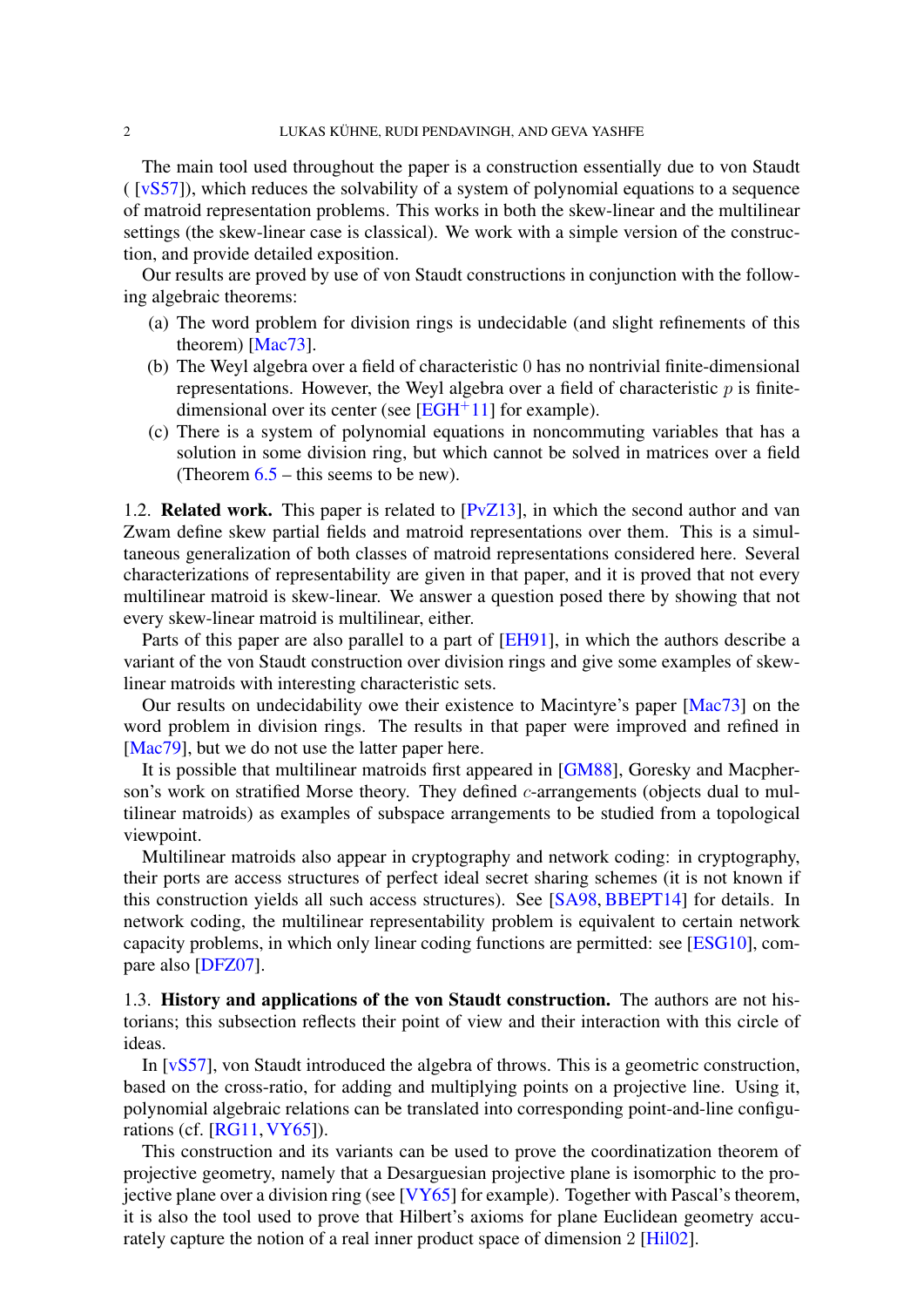<span id="page-2-1"></span>In matroid theory, it has perhaps most notably been applied by Mnëv to prove his universality theorem for the realization spaces of oriented matroids [\[Mnë88\]](#page-18-11). One version of this theorem states that the space of solutions to a system of real polynomial equalities and strong inequalities<sup>[2](#page-0-0)</sup> is homotopy equivalent to the realization space of an oriented matroid. This is a highly technical result, and the use of the construction requires great care.

The von Staudt construction is also closely related to Dowling geometries, which are essentially special cases in which only multiplication is used. See [\[BBEPT14,](#page-17-2) [KY19\]](#page-18-0) for two related applications.

1.4. Outline of the paper. In Section [2](#page-2-0) we recall the definitions of multilinear and skewlinear matroid representations, provide a short discussion of the projective plane over a division ring (which is later used in the von Staudt construction,) and define projective equivalence of representations.

In Section [3](#page-5-0) we describe a simple variant of the von Staudt construction, and prove the basic theorem relating polynomial equations in noncommuting variables with representation problems for the matroids produced by the construction.

Section [4](#page-10-0) is devoted to the undecidability of certain problems regarding skew-linearity of matroids.

Section [5](#page-12-0) discusses characteristic sets and constructs an example of a matroid which is multilinear over all prime characteristics, but not over characteristic 0.

Finally, in Section [6](#page-15-0) we prove that not every skew-linear matroid is multilinear. also relevant to network coding problems:

## **ACKNOWLEDGMENTS**

The first author would like to thank Oren Becker for helpful discussions of the Weyl algebra.

## 2. MULTILINEAR AND SKEW-LINEAR REPRESENTATIONS OF MATROIDS

<span id="page-2-0"></span>We use the following notation: if V is a vector space over a field  $\mathbb F$  we denote by  $\text{Gr}(c, V)$ the family of c-dimensional vector subspaces of V. We call subspaces  $W_1, \ldots, W_n$  of V *independent* if

$$
\dim \sum_{i=1}^{n} W_i = \sum_{i=1}^{n} \dim W_i.
$$

If D is a division ring, all modules over D have D acting from the right. In particular,  $D<sup>r</sup>$ always denotes the right vector space of dimension  $r$  over  $D$ .

**Definition 2.1.** Let M be a matroid of rank r on the ground set  $E$ .

- (i) A *representation of* M *over a division ring* D is a function  $E \rightarrow A$ , where A is a right module over  $D$ , such that a subset of  $E$  is independent in  $M$  if and only if its image is skew-linearly independent in A.
- (ii) A *multilinear representation* of M over a field  $\mathbb F$  is given by a  $c \in \mathbb N$ , a vector space V over F, and a function from E to  $\{0\} \cup \text{Gr}(c, V)$  (where 0 denotes the trivial subspace of  $V$ ) such that:
	- A subset of  $E$  is independent if and only if its image is independent.
	- If  $W_1, \ldots, W_t$  is a subset of the image of E in  $\text{Gr}(c, V)$ , the sum  $\sum_i W_i$  has dimension a multiple of  $c$ .

 $2$ The solution space to such a system is called a basic primary semialgebraic set.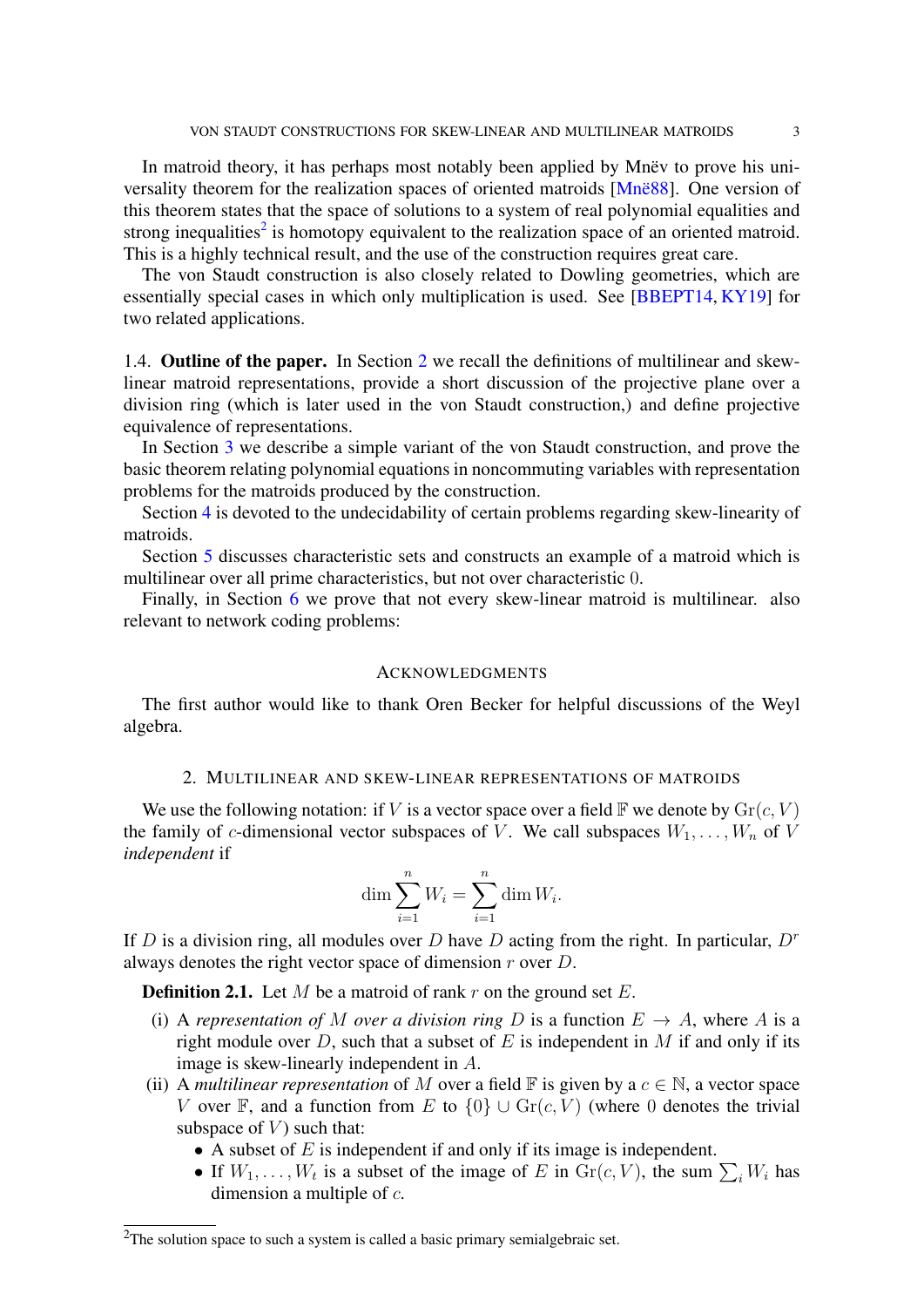<span id="page-3-0"></span>If a matroid has a representation over some division ring, we call it *skew-linear* or division ring representable. If it has a multilinear representation (of order  $c$ ) we say it is representable as a c*-arrangement*, or call it multilinear.

We can write these definitions in coordinates: the module A above can be replaced by  $D<sup>r</sup>$ (written as a column space, with  $D$  acting from the right). The vector space  $V$  can be replaced with  $\mathbb{F}^{cr}$ , and  $\text{Gr}(c, V)$  can be replaced with the set of matrices in  $\hat{M}_{rc,c}(\mathbb{F})$  having rank c (the subspace corresponding to such a matrix is its column span).

Concretely, in coordinates a representation can be given by a matrix. Suppose  $M$  is a matroid as above and  $E = [n]$ . Then a representation of M over a division ring D can be given by a matrix in  $M_{r,n}(D)$ , where the j-th column is the image of  $j \in E$ . Similarly, a multilinear representation of order c over  $\mathbb F$  can be given by a matrix in  $M_{r,c,n}(\mathbb F)$ : we think of this as a block matrix with blocks of size  $c \times c$ , so the j-th block column has size  $r \times 1$ (in blocks) and its column span is the image of  $j \in E$ .

We can then discuss the column rank of matrices instead of skew-linear or linear independence. For example, in this language, a multilinear representation of order  $c$  is a matrix in  $M_{r,c,n}(\mathbb{F})$  such that for a subset of E having rank s, the minor consisting of the corresponding block columns of the matrix has rank  $c \cdot s$ .

2.1. Projective equivalence of representations. Suppose M is represented over a division ring, or as a c-arrangement. A change of coordinates in the ambient module or vector space gives rise to a different representation which is nevertheless the same in every essential sense. Projective equivalence is the equivalence relation on matroid representations which captures this idea (for the case of representations over a field, see  $[Ox111, Section 6.3]$ ). We will use such equivalences to bring representations to a more convenient form.

**Definition 2.2.** Let D be a division ring and let  $B \in M_{r,n}(D)$ . A matrix  $B' \in M_{r,n}(D)$ is projectively equivalent to  $B$  if it can be obtained from  $B$  by steps of the form:

- (i) Multiplying a column of  $B$  by an invertible scalar (from the right).
- (ii) Multiplying B by an invertible  $r \times r$  matrix from the left.

It is clear that if B is a representation matrix of a matroid M, any B' projectively equivalent to  $B$  also represents  $M$ .

For matroid representations in a general module  $A$  over  $D$ , these steps correspond to applying  $D$ -linear automorphisms of  $A$  and scaling individual elements in the image by an invertible scalar.

The following is the multilinear analogue:

**Definition 2.3.** Let F be a field and let  $B \in M_{r,c,cn}(\mathbb{F})$  be a multilinear representation matrix of M over F. A matrix  $B' \in M_{r,c,n}(D)$  is a representation of M projectively equivalent to  $B$  if it is obtained from  $B$  by steps of the form:

- (i) Multiplying a block column of  $B$  by an invertible matrix (from the right).
- (ii) Multiplying B by an invertible  $rc \times rc$  matrix from the left.

Note that multiplying a block column by an invertible matrix from the right does not change its column span. Equivalently, the coordinate-free description of projective equivalence for multilinear representations involves only automorphisms of the ambient vector space.

2.2. A brief review of the projective plane. We review some definitions and set up notation for projective planes coordinatized by division rings. A reference for this section is [\[Har67,](#page-18-13) Chapter 6].

The (right) projective plane  $D\mathbb{P}^2$  over a division ring D has points  $(D^3 \setminus \{(0,0,0)\})/\sim$ , where  $\sim$  is the equivalence relation in which  $(a, b, c) \sim (a', b', c')$  if and only if there exists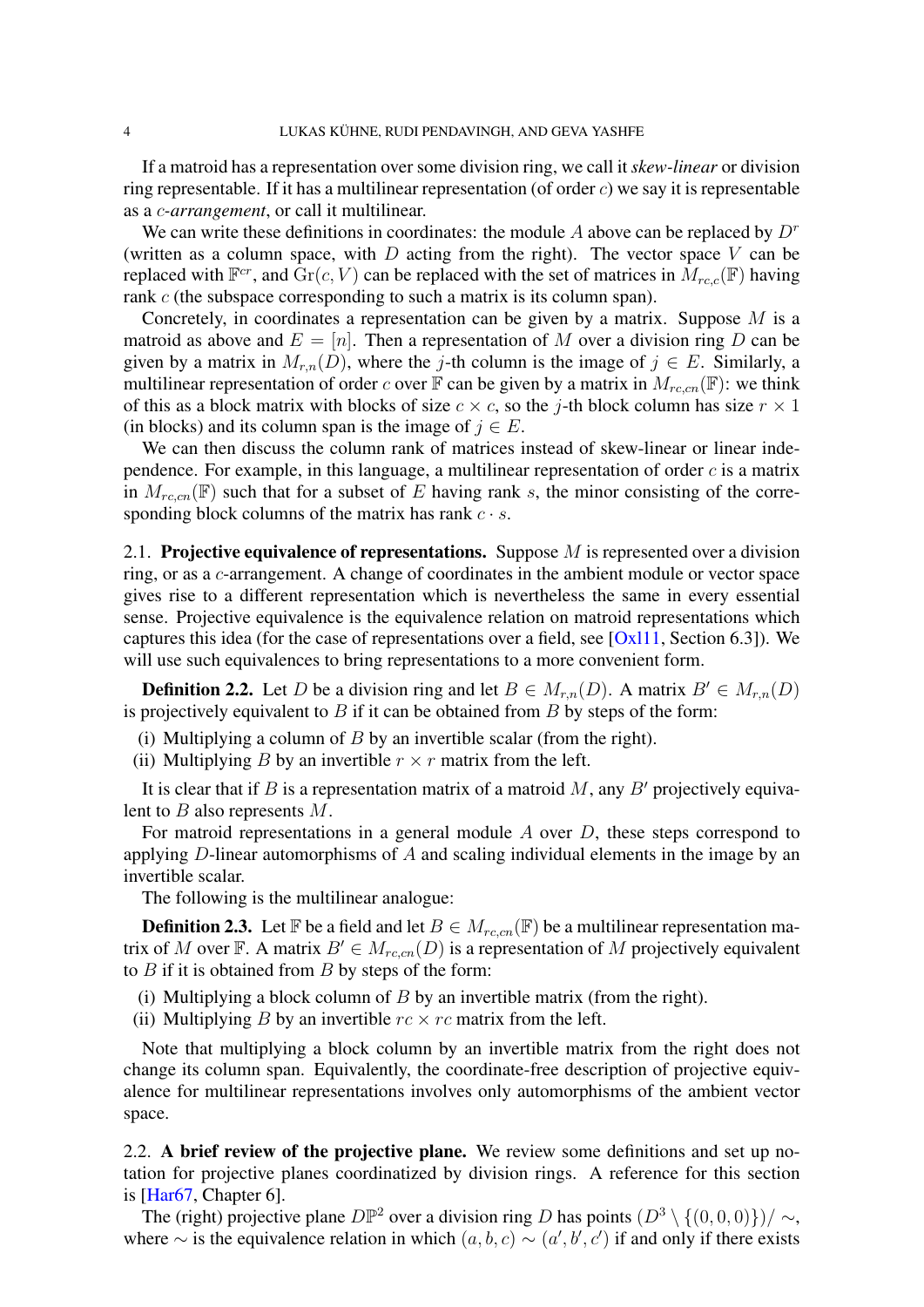$\lambda \in D \setminus \{0\}$  such that  $(a\lambda, b\lambda, c\lambda) = (a', b', c')$ . The equivalence class of  $(a, b, c)$  is denoted  $[a:b:c]$ .

A projective line is a subset of the form

 $\{[a\lambda + a'\mu : b\lambda + b'\mu : c\lambda + c'\mu] | \lambda, \mu \in D$ , not both zero},

where  $(a, b, c)$  and  $(a', b', c') \in D^3$  are linearly independent vectors.

Thus the points of  $D\mathbb{P}^2$  are equivalence classes, and each equivalence class is a onedimensional subspace of  $D^3$ , minus the zero vector. In this language a projective line is the set of one-dimensional subspaces contained in a two-dimensional subspace of  $D^3$ .

A projective line is determined by any two of its points, and any two lines intersect at a unique point. A projective transformation of  $D\mathbb{P}^2$  is a bijection  $D\mathbb{P}^2 \to D\mathbb{P}^2$  such that the image and preimage of every projective line is again a projective line. One part of the fundamental theorem of projective geometry states that any such transformation is given by composing an automorphism of  $D$  with a map defined on representatives in  $D^3$  by

$$
[x, y, z] \mapsto \left(A \begin{bmatrix} x \\ y \\ z \end{bmatrix} \right)
$$

T

where  $A \in M_3(D)$  is an invertible matrix.

The affine plane can be embedded in the projective plane by mapping a point  $(x, y)$  to  $[1 : x : y]$ . This map takes affine lines into projective lines. Two affine lines are parallel if and only if their image intersects on the line at infinity, which consists precisely of those points of  $D\mathbb{P}^2$  which are not in the image of the embedding.

2.2.1. *Notation.* Our convention is to denote by O (for origin) the point  $[1:0:0]$ , and to call the line spanned by  $x_{\infty} := [0:1:0]$  and  $y_{\infty} := [0:0:1]$  the line at infinity. We further denote  $x_1 \coloneqq [1:1:0]$  and  $y_1 \coloneqq [1:0:1]$ .

2.2.2. *Matroid representations and*  $D\mathbb{P}^2$ *.* Let M be a loop-free matroid of rank 3 on the ground set  $E = [n]$ . A representation of M over a division ring D is essentially a configuration of points  $\{p_i\}_{i \in [n]}$  in  $D\mathbb{P}^2$ . Each column  $\begin{bmatrix} x \\ y \end{bmatrix}$ of the matrix of the representation corresponds to a point  $[x:y:z]$  of  $D\mathbb{P}^2$ , and three points of M are dependent precisely when the corresponding points in  $D\mathbb{P}^2$  lie on a line. Under this correspondence, a set of parallel elements of M is a single point of  $D\mathbb{P}^2$ , indexed several times.

Note that passing from nonzero elements of  $D^3$  to their images in the quotient  $D\mathbb{P}^2$  causes essentially no loss of information. This is because multiplying a column of the matrix of a representation by a scalar from the right gives a projectively equivalent representation.

We will use the following lemma.

<span id="page-4-0"></span>**Lemma 2.4.** If  $\ell_1$  and  $\ell_2$  are two lines of  $D \mathbb{P}^2$  intersecting at a point  $\overline{O}$ , and  $\overline{a}, \overline{b} \in \ell_1$ ,  $\overline{c}, \overline{d} \in \ell_2$  are points distinct from each other and  $\overline{O}$ , there exists a projective transformation *taking*  $\overline{O}$ ,  $\overline{a}$ ,  $\overline{b}$ ,  $\overline{c}$ ,  $\overline{d}$  *to* 

 $[1:0:0], [1:1:0], [0:1:0], [1:0:1], [0:0:1],$ 

*respectively.*

<span id="page-4-1"></span>*Remark* 2.5*.* This can easily be proved using the fundamental theorem of projective geometry, together with the fact that  $\{\bar{a}, \ldots, \bar{d}\}$  is a projective frame. We give a computational proof, which also applies to the multilinear analogue in which each point  $[x : y : z] \in D^3$  is replaced by the column span of the block matrix  $\begin{bmatrix} X \\ Y \\ Z \end{bmatrix}$ where  $X, Y$ , and  $Z$  are  $c \times c$  matrices over a field. The analogy between the projective and the multilinear case can be formalized: one can say that a projective space over a matrix ring is a Grassmannian, and define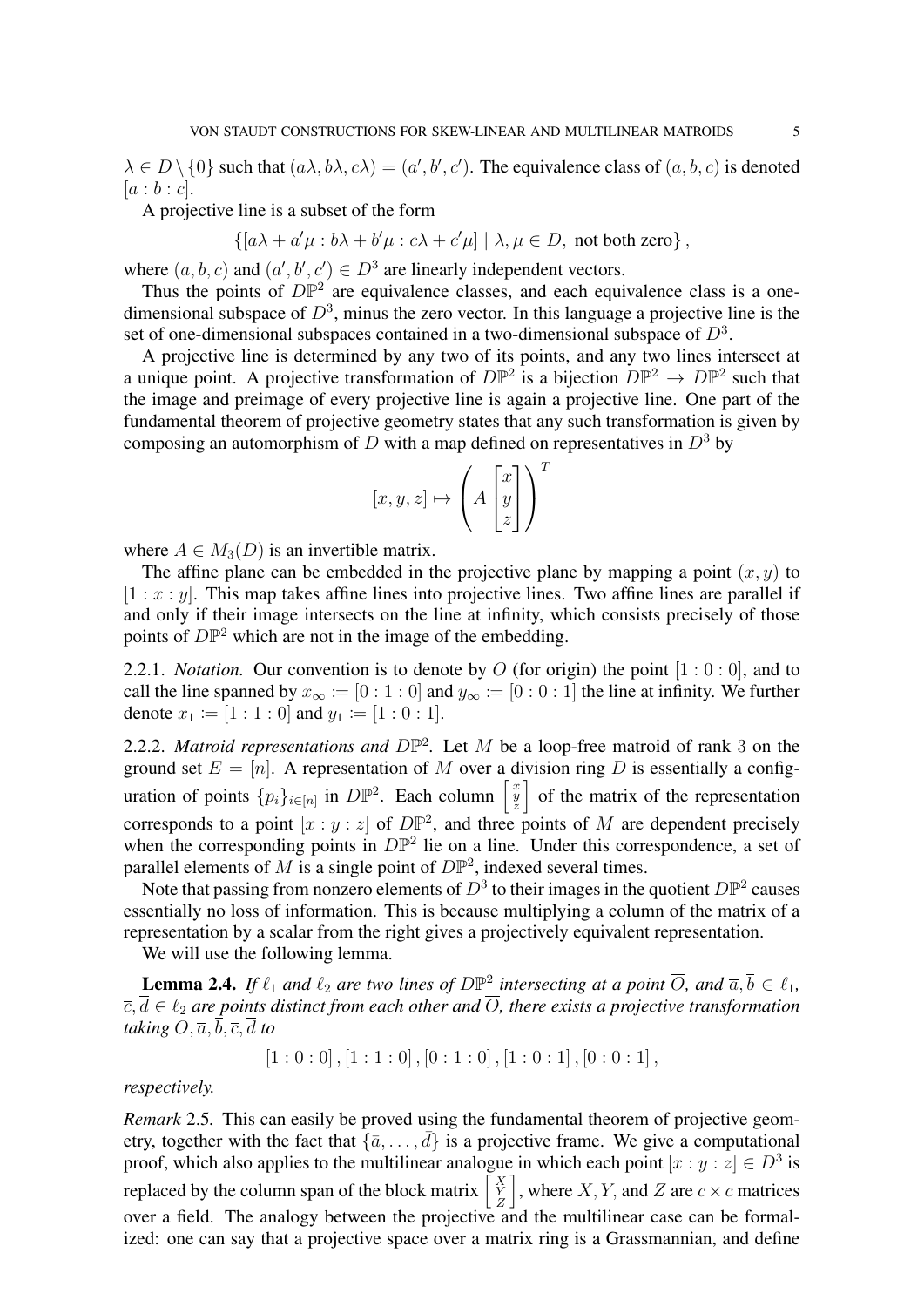the Grassmannian, by analogy with the projective space, as a quotient of the collection of matrices of a given size which have full column rank.

*Proof.* Take representatives  $O, \ldots, d$  of the points in  $D^3$ . We have  $a = O\lambda + b\mu$  and  $c = O\lambda' + d\mu'$  for some  $\lambda, \mu, \lambda', \mu' \in D$ .

By replacing b with the representative  $b\mu\lambda^{-1}$  of  $\bar{b}$ , we may assume  $\mu = \lambda$  without loss of generality, and similarly  $\mu' = \lambda'$ .

Writing the points  $O, \ldots, d$  as column vectors, multiplying from the left by the left inverse of the matrix

$$
\begin{pmatrix} | & | & | \\ O & b & d \\ | & | & | \end{pmatrix}
$$

(with columns O, b, d, respectively) takes O, b, d to  $\begin{bmatrix} 1 \\ 0 \\ 0 \end{bmatrix}$  $\Big], \Big[ \begin{smallmatrix} 0 \ 1 \ 1 \ 0 \end{smallmatrix}$  $\Big], \Big[ \begin{smallmatrix} 0 \ 0 \ 1 \end{smallmatrix}$ ], and a, c to  $\begin{bmatrix} \lambda \\ \lambda \\ 0 \end{bmatrix}$  $\Big\}$ ,  $\Big\}$   $\Big\{$ <sup> $\lambda'$ </sup>  $\begin{bmatrix} \lambda'\\ 0\\ \lambda' \end{bmatrix}$ respectively. Passing back to elements of  $D\mathbb{P}^2$  gives the result.

## 3. VON STAUDT CONSTRUCTIONS IN MATRICES AND DIVISION RINGS

<span id="page-5-0"></span>In this section we describe a variant of the von Staudt construction, which gives a method for turning the solvability of a system of polynomial equations into a matroid representation problem.

3.1. The geometric idea. The basic geometric idea is most easily pictured in the real affine plane: see Figure [1.](#page-6-0) We begin with two lines, an "x-axis" and a "y-axis" intersecting at an origin point  $O$ . In Figure [1,](#page-6-0) we represent these axes by two perpendicular lines. We choose distinguished unit points  $x_1, y_1$  on the axes with  $|Ox_1| = |Oy_1| = 1$ .

First consider the situation in Figure [1a.](#page-6-0) The segments  $\overline{x_ky_k}$  and  $\overline{x_1y_1}$  are parallel, implying  $|Ox_k| = |Oy_k|$ . Similarly, we see

$$
\frac{|Oy_k|}{|Oy_1|} = \frac{|Ox_i|}{|Ox_j|}
$$

because  $\overline{x_iy_1}$  is parallel to  $\overline{x_iy_k}$ . Rearranging, we find

$$
|Oy_k|\cdot|Ox_j|=|Ox_i|,
$$

a multiplicative relation.

Now consider Figure [1b.](#page-6-0) The triangles  $Oy_1x_j$  and  $x_kr_kx_i$  are similar, since corresponding segments are parallel. In fact, the two triangles are congruent because  $|Oy_1| = |x_kr_k|$ : this follows from the fact that  $Oy_1r_kx_k$  is a parallelogram. The congruence of the two triangles gives  $|x_k x_i| = |Ox_j|$ , so

$$
|Ox_i| = |Ox_k| + |x_k x_i| = |Ox_k| + |Ox_j|.
$$

The equation  $|Ox_i| = |Ox_k| + |Ox_j|$  is the desired additive relation.

In both cases, the given data was a point and line configuration in which certain lines are parallel, together with the position of  $x_1$  and  $y_1$  on their respective lines. Since matroid representations in rank 3 naturally live in a projective plane, we replace the affine plane by the projective plane in the following construction.

3.2. The construction. The von Staudt construction encodes equations of the form  $X_i =$  $X_j + X_k$  or  $X_i = X_j \cdot X_k$  in the circuits of a matroid. We begin by showing that any system of polynomial equations is equivalent to one in which each equation is of one of these forms.

Recall that  $\mathbb{Z}\langle X_1, \ldots, X_n\rangle$  is the ring generated over  $\mathbb Z$  by n noncommuting variables. A *polynomial equation* (with integer coefficients) in the variables  $X_1, \ldots, X_n$  is an expression of the form  $P = Q$ , where  $P, Q \in \mathbb{Z}\langle X_1, \ldots, X_n \rangle$ .

Throughout this article, we assume all systems of equations to be finite.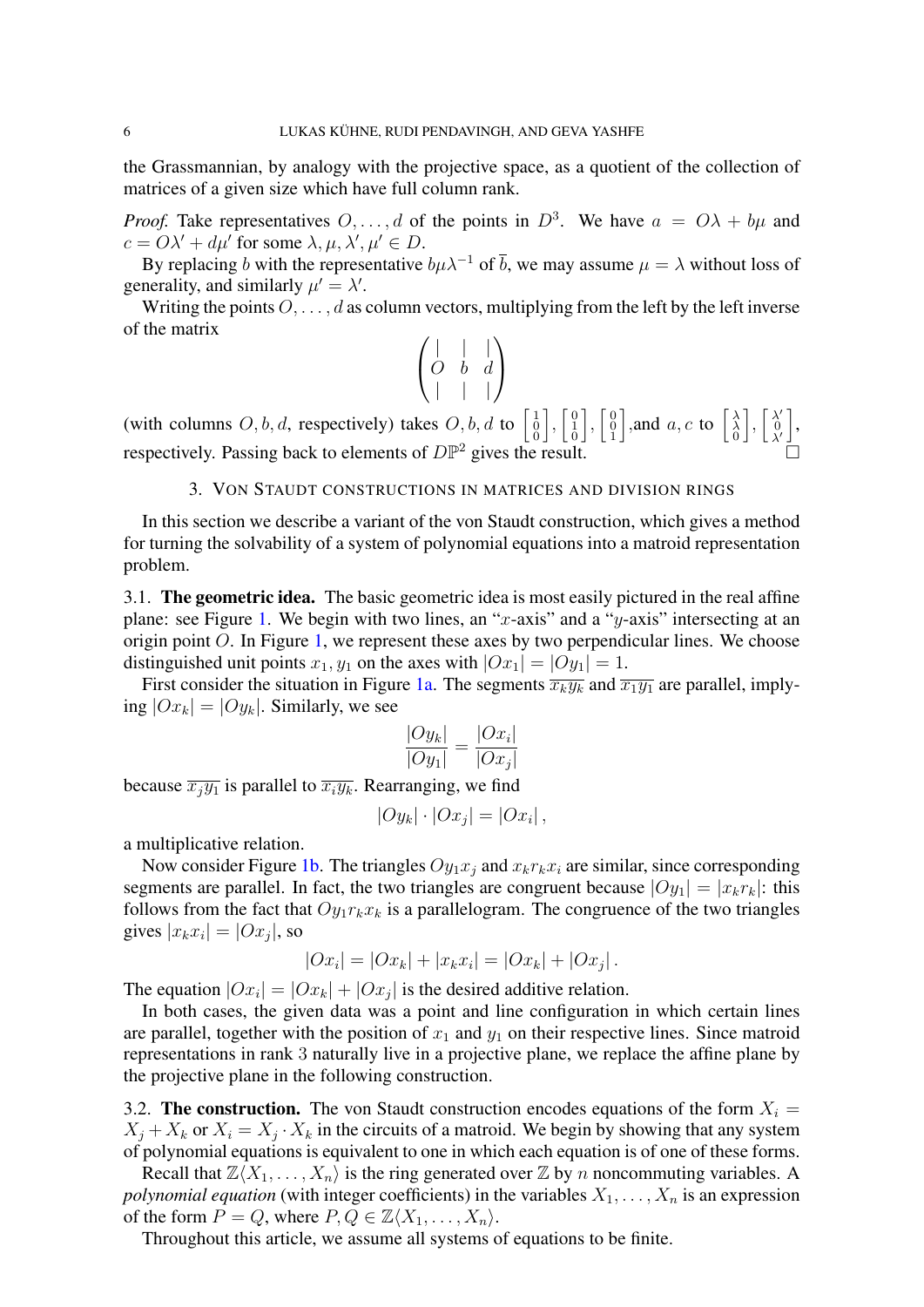<span id="page-6-3"></span><span id="page-6-0"></span>

(a) A diagram exhibiting a multiplicative relation.

(b) A diagram exhibiting an additive relation.



<span id="page-6-1"></span>

**Figure 2.** The two building blocks of the von Staudt matroid  $M_p$ . The elements and circuits corresponding to the polynomial  $P$  are depicted in blue. These pictures correspond to the ones shown in Figure [1](#page-6-0) after adding the line at infinity.

**Definition [3](#page-0-0).1.** An equation in the variables  $X_1, \ldots, X_n$  is called *atomic*<sup>3</sup> if it is of one of the following forms:

- (a)  $X_i = X_j + X_k$  with  $1 \le i, j, k \le n$  or,
- (b)  $X_i = X_j \cdot X_k$  with  $1 \leq i, j, k \leq n$ .

A system of equations is called *atomic* if it consists of atomic equations together with  $X_0 =$ 0 and  $X_1 = 1$ .

Let  $P = Q$  be a polynomial equation in the variables  $X_1, \ldots, X_n$ . A *solution* to this equation in a division ring D is a tuple  $(d_1, \ldots, d_n) \in D^n$  such that

$$
P(d_1,\ldots,d_n)=Q(d_1,\ldots,d_n)
$$

in D. Similarly, a solution in  $c \times c$  matrices over a field  $\mathbb F$  is a tuple  $(A_1, \ldots, A_n) \in (M_c(\mathbb F))^n$ such that  $P(A_1, ..., A_n) = Q(A_1, ..., A_n)$ .

<span id="page-6-2"></span>**Lemma 3.2.** Let  $P$  be a system of polynomial equations. Then there exists an  $N \in \mathbb{N}$ and a system of polynomial equations  $\mathcal{P}'$  in the variables  $X_0, \ldots, X_N$  such that:

*(i) The system*  $P'$  *is atomic.* 

<sup>&</sup>lt;sup>3</sup>In [\[RG99\]](#page-18-14), a related concept is called Shor normal form.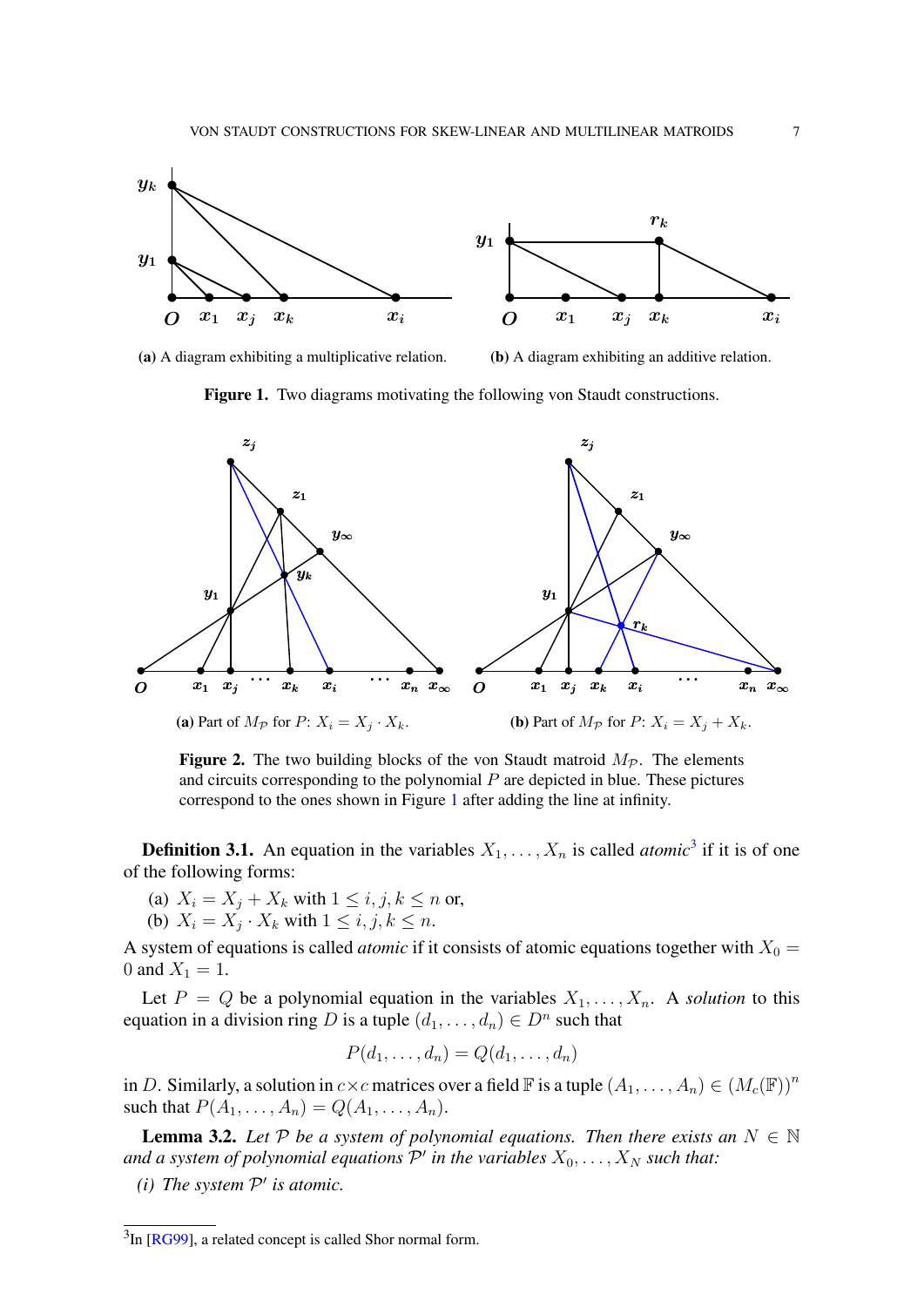- *(ii)* For any division ring D, the system  $P$  has a solution in D if and only if  $P'$  has a *solution in* D*.*
- *(iii)* For any field  $\mathbb F$  and natural number c,  $\mathcal P$  has a solution in  $M_c(\mathbb F)$  if and only if  $\mathcal P'$  has *a* solution in  $M_c(\mathbb{F})$ .

*Proof.* We describe an explicit way to construct the system  $\mathcal{P}'$ . The statements on equivalent solvability follow immediately.

First replace any positive integer n by the expression  $\sum_{i=1}^{n} X_1$ . Replace any 0 by the variable  $X_0$ . Subsequently, replace any negative integer m by a new variable X' together with the equation  $X_0 = X' + \sum_{i=1}^{-m} X_i$ .

Now consider a monomial  $X_{i_1} \cdot \ldots \cdot X_{i_k}$ . Introducing new variables  $X'_1 \ldots, X'_k$  the monomial can be replaced by the single variable  $X'_k$  after adding the new equations

$$
X_2' = X_{i_1} \cdot X_{i_2}, \quad X_3' = X_2' \cdot X_{i_3}, \quad \cdots \quad X_k' = X_{k-1}' \cdot X_{i_k}.
$$

Similarly, a sum of variables  $X_{i_1} + \ldots + X_{i_k}$  can be replaced by a single variable, using the same process with  $\cdot$  replaced by  $+$ .

Lastly, add the equations  $X_0 = 0$  and  $X_1 = 1$  to the system  $\mathcal{P}'$ .

Let P be an atomic system of equations. We construct a collection of circuits  $M_p$  on a ground set  $E_p$  as follows.

(a) Begin with the ground set

$$
E_{\mathcal{P}} = \{O, x_{\infty}, y_{\infty}\} \cup \{x_i\}_{i=1}^N \cup \{y_i\}_{i=1}^N \cup \{z_i\}_{i=1}^N.
$$

Define each subset of size 3 of one of the sets:

$$
\{O, x_{\infty}\} \cup \{x_i\}_{i=1}^N, \qquad \{O, y_{\infty}\} \cup \{y_i\}_{i=1}^N, \qquad \text{and} \quad \{x_{\infty}, y_{\infty}\} \cup \{z_i\}_{i=1}^N
$$

to be a circuit in  $M_p$ .

- (b) We now add circuits for each equation:
	- i. For each equation of the form  $X_i = X_j \cdot X_k$ , add the circuit  $\{x_i, y_k, z_j\}$  depicted in Figure [2a.](#page-6-1)
	- ii. For each equation of the form  $X_i = X_j + X_k$ , add an element  $r_k$  to the ground set together with the circuits

$$
\{y_1, r_k, x_\infty\}, \quad \{x_k, r_k, y_\infty\}, \quad \{x_i, r_k, z_j\}
$$

depicted in Figure [2b.](#page-6-1)

(c) Finally, define each subset of size 4 of  $E_{\mathcal{P}}$  which does not yet contain a circuit to be a circuit.

**Warning.** It is possible that  $M_p$  is not the family of circuits of a matroid. If P contains an equation of the form  $X_i = X_j \cdot X_i$ , then  $M_p$  contains the two circuits  $\{x_i, y_j, z_i\}$ ,  $\{x_i, y_1, z_i\}$ , but has no circuit contained in  $\{x_i, y_1, y_j\}$ . Thus  $M_{\mathcal{P}}$  does not satisfy the circuit elimination axiom.

Nevertheless, we can discuss its matroidal weak images, which are defined as follows.

**Definition 3.3.** A matroid  $M'$  is a *weak image* of a collection of circuits M on the same ground set if every circuit of  $M$  contains a circuit of  $M'$ .

This enables us to define the set of von Staudt matroids associated to a system of equations.

<span id="page-7-0"></span>**Definition 3.4.** Let P be an atomic system of equations. If  $M_p$  is a matroid, we call it *the principal von Staudt matroid of* P. The *family of von Staudt matroids associated to* P is the set of matroidal weak images  $M_p'$  of  $M_p$  which satisfy the following conditions:

(a)  $M'_P$  is loop-free.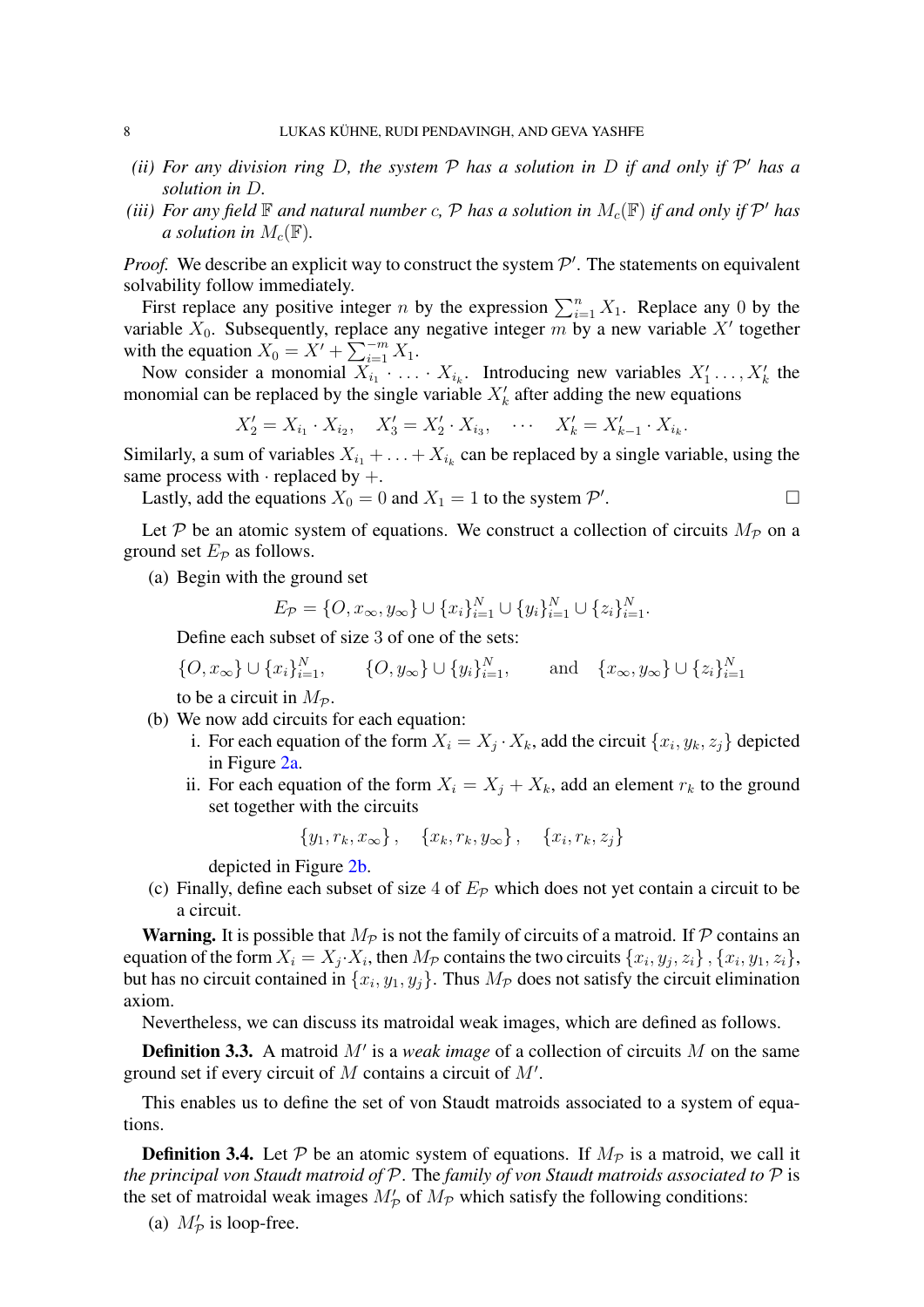- (b) The restrictions of  $M_p$  and  $M'_p$  to  $\{O, x_1, y_1, x_\infty, y_\infty\}$  are identical: the five points are distinct, forming two lines which intersect at O.
- (c) No element  $x_i \neq x_\infty$  is parallel to  $x_\infty$  in  $M'_p$ .

We denote this set by  $\mathcal{M}_{\mathcal{P}}$ .

The family  $\mathcal{M}_{\mathcal{P}}$  is always finite, and can be computed from  $\mathcal{P}$ . It is possible to replace  $\mathcal{M}_{\mathcal{P}}$  with a family of simple matroids having the same properties by replacing each  $M \in$  $\mathcal{M}_{\mathcal{P}}$  with its simplification, or in other words, by deleting all but one from each maximal subset of mutually parallel elements of each  $M \in \mathcal{M}_{\mathcal{P}}$ .

The following theorem describes the relation between solvability of  $P$  and representability of members of  $M_p$ .

<span id="page-8-0"></span>**Theorem 3.5.** Let P be an atomic system of equations in the variables  $X_0, \ldots, X_N$ , and *let*  $M_{\mathcal{P}}$  *be the family of von Staudt matroids associated to*  $\mathcal{P}$ *.* 

- <span id="page-8-1"></span>*(i)* If P has a solution over a division ring D, then at least one member of  $M_p$  is repre*sentable over* D*.*
- <span id="page-8-2"></span>*(ii)* If a matroid in  $\mathcal{M}_{\mathcal{P}}$  is representable over a division ring D then  $\mathcal P$  has a solution in D.
- <span id="page-8-3"></span>*(iii)* If a matroid in  $\mathcal{M}_{\mathcal{P}}$  has a multilinear representation of order c over a field  $\mathbb{F}$ , then  $\mathcal{P}$ *has a solution in*  $M_c(\mathbb{F})$ *, with all matrices invertible or* 0*.*

The assumption that  $\mathcal P$  is atomic can be dropped: given a general system of equations, we can apply Lemma [3.2](#page-6-2) to reduce to the atomic case.

*Proof of Theorem* [3.5](#page-8-0) [\(i\)](#page-8-1). Let D be any division ring. Suppose the substitution  $X_0 = 0, X_1 = 0$  $a_1 = 1, X_2 = a_2, \ldots, X_N = a_N$  is a solution of P for some  $a_1, \ldots, a_N \in D$ . Consider the following map  $\rho$  from the ground set of  $M_P$  to  $D\mathbb{P}^2$ :

$$
O \mapsto [1:0:0],
$$
  
\n
$$
x_i \mapsto [1:a_i:0] \text{ for all } 1 \le i \le N,
$$
  
\n
$$
y_i \mapsto [1:0:a_i] \text{ for all } 1 \le i \le N,
$$
  
\n
$$
x_{\infty} \mapsto [0:1:0],
$$
  
\n
$$
y_{\infty} \mapsto [0:0:1],
$$
  
\n
$$
z_i \mapsto [0:a_i:-1] \text{ for all } 1 \le i \le N,
$$
  
\n
$$
r_i \mapsto [1:a_i:1] \text{ for all } 1 \le i \le N.
$$

We show that this map represents some matroid in  $\mathcal{M}_{\mathcal{P}}$ . First we need to verify that the conditions described in Definition [3.4](#page-7-0) hold.

The matroid represented by  $\rho$  is loop-free (there is no "0 point" in  $D\mathbb{P}^2$ ). Similarly, no  $\rho(x_i)$  is parallel to  $\rho(x_{\infty})$  (for  $i \neq \infty$ ), because  $\rho(x_{\infty})$  is on the line at infinity and other  $\rho(x_i)$  are not. The restriction of  $\rho$  to  $\{O, x_1, y_1, x_\infty, y_\infty\}$  represents the same matroid as the restriction of  $M_p$  to this subset: it is easy to see the images of the five points are distinct, and that the lines spanned by  $\{\rho(x_1), \rho(x_\infty)\}\$  and  $\{\rho(y_1), \rho(y_\infty)\}\$  meet at  $\rho(O)$ .

What remains is to show that the images of circuits of  $M_p$  are dependent. This is trivial for triples of elements all lying on the flat spanned by O and  $x_{\infty}$  or O and  $y_{\infty}$  or  $x_{\infty}$  and  $y_{\infty}$ . In all three cases the resulting subsets are of size at least 3, and lie on a projective line.

Now consider a triple  $\{x_i, y_k, z_j\}$  for some indices  $1 \leq i, k, j \leq N$ . By construction, such a triple is a circuit of  $M_P$  only in the following situations.

- (a)  $i = k$  and  $j = 1$ ,
- (b)  $i = j$  and  $k = 1$ ,
- (c) The equation  $X_i = X_j \cdot X_k$  is in  $P$ .

Note that in all three cases it is true by definition that  $a_i = a_j \cdot a_k$ .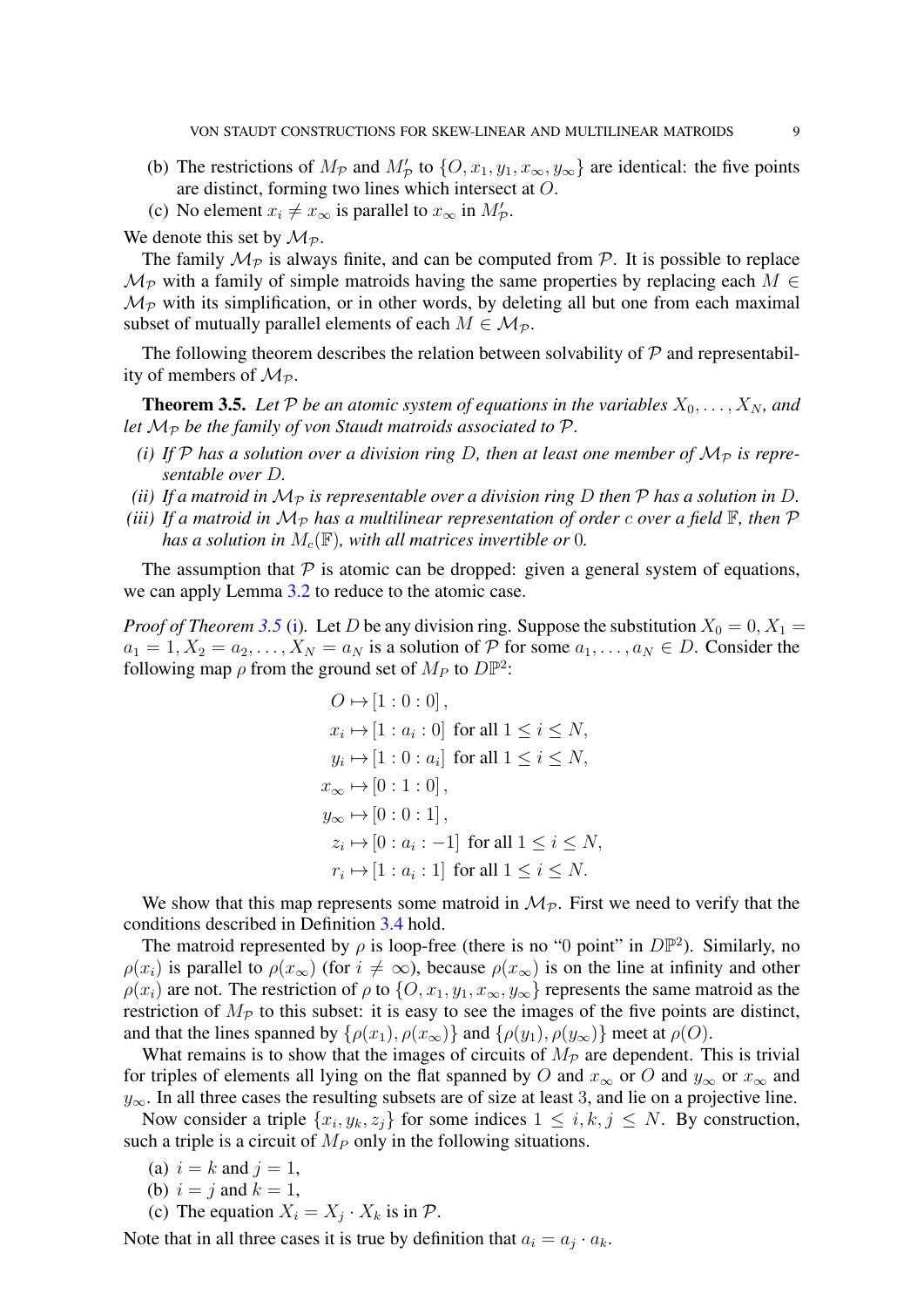Taking representatives in  $D^3$  for  $\rho(x_i)$ ,  $\rho(y_k)$ ,  $\rho(z_j)$  and writing them as columns, we have a dependence

$$
\begin{bmatrix} 1 \\ a_i \\ 0 \end{bmatrix} \cdot 1 + \begin{bmatrix} 1 \\ 0 \\ a_k \end{bmatrix} \cdot (-1) + \begin{bmatrix} 0 \\ a_j \\ -1 \end{bmatrix} \cdot a_k = \begin{bmatrix} 0 \\ a_i - a_j \cdot a_k \\ 0 \end{bmatrix} = 0.
$$

Now suppose P contains the equation  $X_i = X_j + X_k$  for some indices  $1 \le i, j, k \le N$ . In this case  $M_P$  contains the circuits  $\{y_1, r_k, x_\infty\}$ ,  $\{x_k, r_k, y_\infty\}$ , and  $\{x_i, r_k, z_j\}$ . The images under  $\rho$  of each of these circuits are dependent, because

$$
\begin{bmatrix} 1 \\ 0 \\ 1 \end{bmatrix} \cdot 1 + \begin{bmatrix} 1 \\ a_k \\ 1 \end{bmatrix} \cdot (-1) + \begin{bmatrix} 0 \\ 1 \\ 0 \end{bmatrix} \cdot a_k = 0,
$$
  

$$
\begin{bmatrix} 1 \\ a_k \\ 0 \end{bmatrix} \cdot 1 + \begin{bmatrix} 1 \\ a_k \\ 1 \end{bmatrix} \cdot (-1) + \begin{bmatrix} 0 \\ 0 \\ 1 \end{bmatrix} \cdot a_k = 0,
$$

and

$$
\begin{bmatrix} 1 \\ a_i \\ 0 \end{bmatrix} \cdot 1 + \begin{bmatrix} 1 \\ a_k \\ 1 \end{bmatrix} \cdot (-1) + \begin{bmatrix} 0 \\ a_j \\ -1 \end{bmatrix} \cdot (-1) = 0,
$$

where in the last equality we used the assumption  $a_i = a_j + a_k$ .

It is also clear that any subset of size 4 of the image of  $\rho$  is dependent.

*Proof of Theorem [3.5](#page-8-0)* [\(ii\)](#page-8-2). Let  $\rho$  be a representation of a member of  $M_p$  in a division ring D. Then by Lemma [2.4,](#page-4-0) there exists a projective transformation which takes  $O, x_1, y_1, x_\infty, y_\infty$ to the elements  $[1 : 0 : 0]$ ,  $[1 : 1 : 0]$ ,  $[1 : 0 : 1]$ ,  $[0 : 1 : 0]$ , and  $[0 : 0 : 1]$  in  $D\mathbb{P}^2$ , respectively. By composing with such a transformation, we may assume  $\rho$  maps  $O, \ldots, y_{\infty}$ to  $[1:0:0], \ldots, [0:0:1].$ 

This ensures that for all  $1 \le i \le N$ ,  $\rho$  maps

$$
z_i \mapsto [1 : a_i : 0], \quad y_i \mapsto [1 : 0 : a'_i], \quad z_i \mapsto [0 : a''_i : -1],
$$

for some suitable elements  $a_i, a'_i, a''_i \in D$ .

 $\Omega$ 

Since  $\rho$  represents some matroid in  $\mathcal{M}_{\mathcal{P}}$ , it maps each circuit of  $M_{\mathcal{P}}$  to a set of rank at most 2.

Consider the circuit  $\{x_i, y_i, z_1\}$  for some i, and take representatives in  $D^3$  for its image under  $\rho$ :

$$
\begin{bmatrix} 1 \\ a_i \\ 0 \end{bmatrix}, \quad \begin{bmatrix} 1 \\ 0 \\ a'_i \end{bmatrix}, \quad \begin{bmatrix} 0 \\ 1 \\ -1 \end{bmatrix}.
$$

A dependence between these columns is a solution  $\lambda_1, \lambda_2, \lambda_3 \in D$  to the equation

$$
\begin{bmatrix} 1 & 1 & 0 \\ a_i & 0 & 1 \\ 0 & a'_i & -1 \end{bmatrix} \cdot \begin{bmatrix} \lambda_1 \\ \lambda_2 \\ \lambda_3 \end{bmatrix} = 0.
$$

It is clear that any solution must have  $\lambda_1 = -\lambda_2$  and  $\lambda_3 = a'_i \cdot \lambda_2$ . Thus any nonzero solution has  $\lambda_1 \neq 0$ , and we may without loss of generality take  $\lambda_1 = 1, \lambda_2 = -1$ , and  $\lambda_3 = -a'_i$ . The columns are known to be dependent, which implies (by considering the middle row of the matrix equation above) that  $a_i = a'_i$ .

Applying the same considerations to circuits of the form  $\{x_i, y_1, z_i\}$  shows  $a_i = a''_i$  for each i.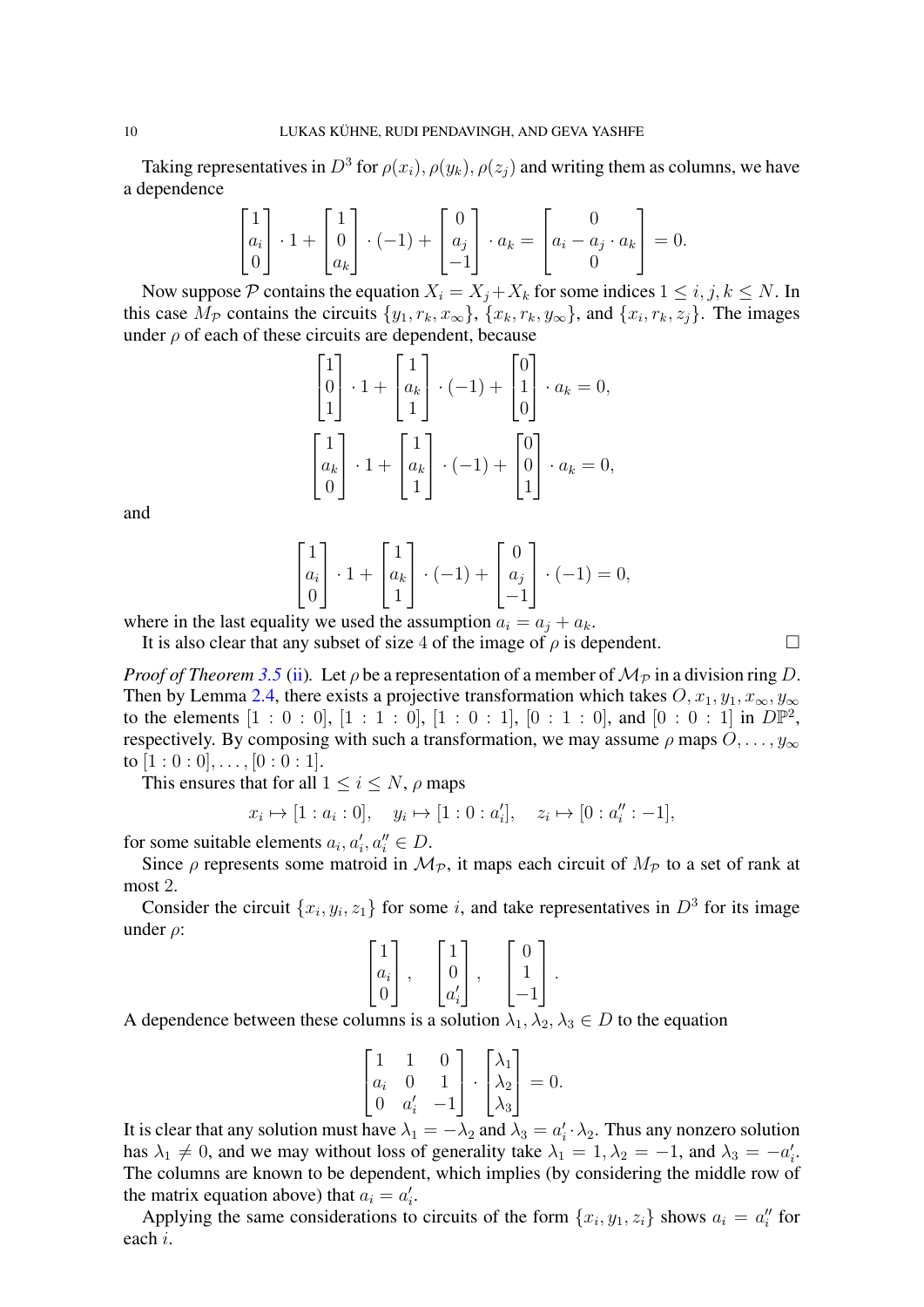<span id="page-10-2"></span>Now we claim that substituting  $X_0 = 0$ ,  $X_1 = a_1 = 1$ , and  $X_i = a_i$  yields a solution to the atomic equations in P. The proof is essentially the same as the proof that  $a_i = a'_i$ .

Suppose an equation  $X_i = X_j \cdot X_k$  is in P. By assumption, the matroid represented by  $\rho$  contains the circuit  $\{x_i, y_k, z_j\}$  in this case. Taking representatives for  $\rho(x_i)$ ,  $\rho(y_k)$ , and  $\rho(z_j)$  in  $D^3$  and using the existence of a nontrivial dependence, we have

$$
\begin{bmatrix} 1 \\ a_i \\ 0 \end{bmatrix} \cdot \lambda_1 + \begin{bmatrix} 1 \\ 0 \\ a_k \end{bmatrix} \cdot \lambda_2 + \begin{bmatrix} 0 \\ a_j \\ -1 \end{bmatrix} \cdot \lambda_3 = 0
$$

where  $\lambda_1, \lambda_2, \lambda_3$  are not all 0. Considering the first row we see  $\lambda_1 = -\lambda_2$ , and considering the last row we see  $\lambda_3 = a_k \cdot \lambda_2$ . Thus  $\lambda_1 \neq 0$  (or the dependence is trivial) so we may assume  $\lambda_1 = 1$ . Substituting and considering the second row, we obtain  $a_i - a_j \cdot a_k = 0$ .

Similarly, consider an equation  $X_i = X_j + X_k$  in  $P$ . Then, the matroid represented by  $\rho$ contains the element  $r_k$  together with the circuits  $\{y_1, r_k, x_\infty\}$ ,  $\{x_k, r_k, y_\infty\}$ , and  $\{x_i, r_k, z_j\}$ . The first two circuits imply  $\rho(r_k) = [1 : a_k : 1]$ . In the same way as for a multiplicative equation in P, we obtain  $a_i = a_j + a_k$ .

Therefore the tuple  $(a_1, \ldots, a_N) \in D^N$  solves  $P$ .

The same proof of Theorem [3.5](#page-8-0) [\(ii\)](#page-8-2) works mutatis mutandis for Theorem 3.5 [\(iii\)](#page-8-3). The elements in the division ring are replaced by the invertible matrices in  $M_c(\mathbb{F})$  together with the zero matrix. The proof of Lemma [2.4](#page-4-0) also works in this setting (see Remark [2.5\)](#page-4-1).

The solution to P corresponding to a multilinear representation of a matroid  $M \in \mathcal{M}_{\mathcal{P}}$ will always have all matrices invertible or zero, because if a  $c \times c$  matrix A is neither 0 nor invertible then

$$
\operatorname{rk}\begin{bmatrix}I_c & I_c\\0 & A\\0 & 0\end{bmatrix}
$$

is not a multiple of  $c$  (the two columns of this block matrix correspond to the images of  $O$ and some element  $x_i$  in a representation).

*Remark* 3.6*.* The converse of Theorem [3.5](#page-8-0) [\(i\)](#page-8-1) fails for multilinear representations due to the failure of certain ranks to be multiples of c: for any  $c \geq 2$ , there are pairs of invertible  $c \times c$ matrices  $A, A'$  such that

$$
\operatorname{rk}\begin{bmatrix}I_c & I_c\\ A & A'\\ 0 & 0\end{bmatrix} \notin c\mathbb{N}.
$$

It is impossible for a solution of a system  $P$  having  $X_i = A$  and  $X_j = A'$  to correspond to a multilinear representation of any  $M \in \mathcal{M}_{\mathcal{P}}$  when A, A' have this property.

### 4. UNDECIDABILITY IN DIVISION RINGS

<span id="page-10-0"></span>We summarize some results of Macintyre on the undecidability of the word problem in division rings, see [\[Mac73\]](#page-18-3), and also [\[Mac79\]](#page-18-4) for refinements. Using these, it is easy to deduce the next theorem.

<span id="page-10-1"></span>Theorem 4.1. *The following problems are undecidable.*

- *(a) Given a matroid, decide whether it is skew-linear.*
- *(b) Fix* p *prime or* 0*. Given a matroid, decide whether there exists a division ring of characteristic* p *over which it is representable.*

*Further, there exists a division ring* D *such that the following problem is undecidable: given a matroid, decide whether it is representable over* D*.*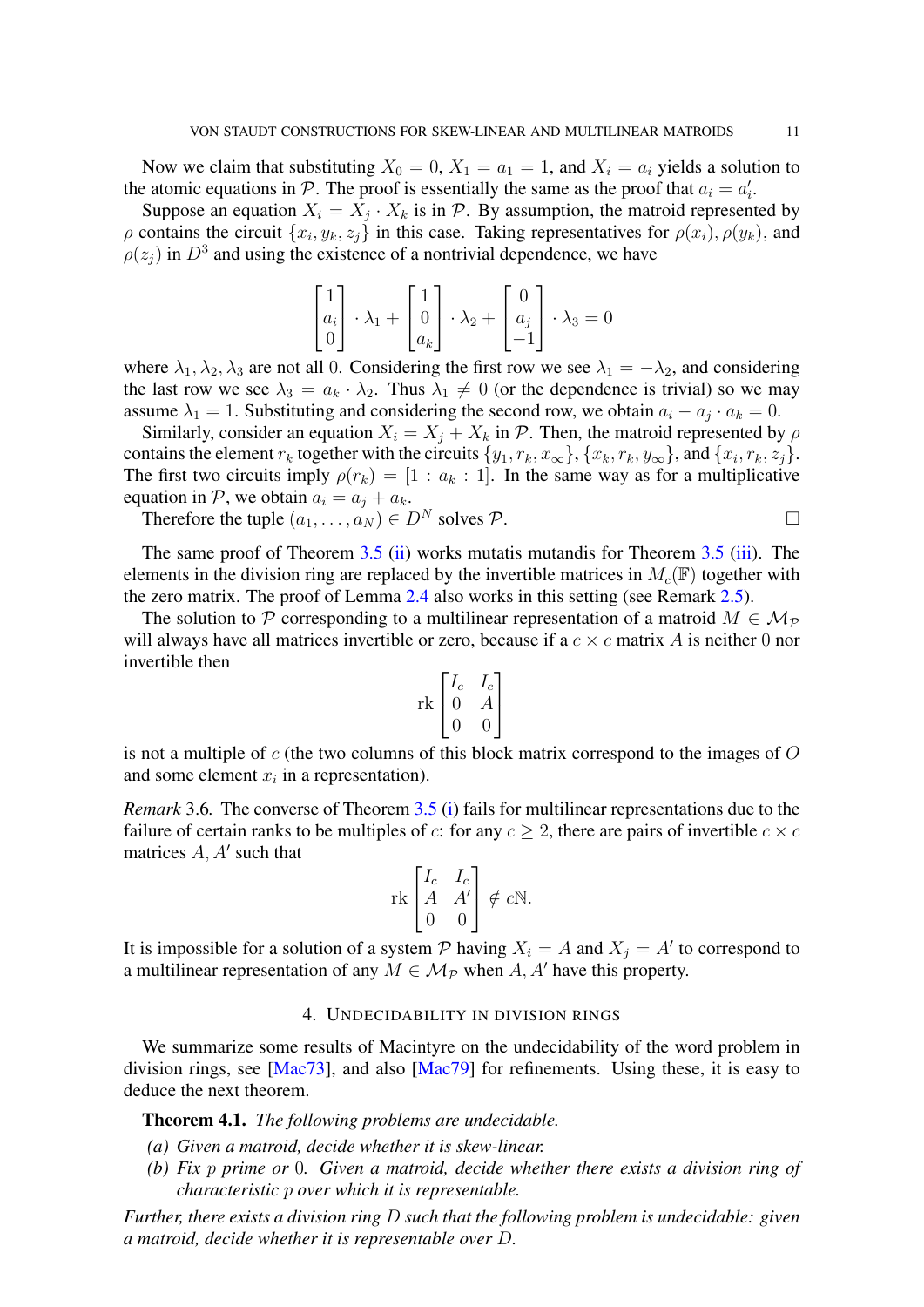<span id="page-11-1"></span>This is similar to the multilinear case – cf.  $[KY19]$ . For linear matroid representations the situation is simpler: there is an algorithm to decide whether a given matroid is linear, and also an algorithm to decide whether a matroid is linear over a fixed finite or algebraically closed field. The linear characteristic set is also computable, see for instance [\[Oxl11,](#page-18-12) Theorem 6.8.14].

4.1. **Macintyre's results.** This section summarizes part of [\[Mac73\]](#page-18-3) for the reader's convenience.

Let L be the language of group theory, having the constant 1 and the functions  $\cdot$ ,  $^{-1}$ . Macintyre also uses it for the multiplicative theory of division rings, with the additional convention  $0^{-1} = 0$  (this is used only to make sure  $^{-1}$  is always defined, and 0 plays no role).

A universal Horn sentence in  $L$  is an expression of the form:

$$
\forall x_1 \dots \forall x_n \left( \bigwedge_{i=1}^m A_i(x_1, \dots, x_n) = B_i(x_1, \dots, x_n) \right) \implies A(x_1, \dots, x_n) = B(x_1, \dots, x_n)
$$

where each expression of the form  $A_i(x_1, \ldots, x_n)$  (and similarly  $B_i, A, B$ ) is a product of some sequence of the variables  $x_1, \ldots, x_n$  and their inverses. We will call the equations  $A_i = B_i$  (excluding  $A = B$ ) the *equations* of the Horn sentence,  $A = B$  its *implication*.

A Horn sentence in  $L$  is true in division rings if it is true in every division ring. It is true in groups if it is true in every group.

Given a universal Horn sentence H in L, the main theorem of  $[Mac73]$  produces a universal Horn sentence  $H'$  in L, computable from  $H$ , such that  $H$  is true in groups if and only if  $H'$  is true in division rings.

The proof contains a construction for each prime number p or 0, of a division ring  $D_p$ of characteristic p with the following property:  $D_p$  has elements  $\bar{x_1}, \ldots, \bar{x_n}$  satisfying the equations of H', and  $\bar{x_1}, \ldots, \bar{x_n}$  satisfy the implication of H' if and only if H' is true in division rings.

4.2. Proof of Theorem [4.1.](#page-10-1) We begin by noting that the truth of a Horn sentence in division rings can be reduced to a sequence of representation problems for matroids.

<span id="page-11-0"></span>Lemma 4.2. *Let* D *be a class of division rings. If it is decidable whether a matroid is representable over at least one member of* D*, then the truth of Horn sentences in* D *is decidable.*

This lemma will be applied with  $D$  equal to either a single division ring, the class of all division rings, or the class of division rings having a fixed characteristic.

*Proof.* Given a Horn sentence H in L of the form:

$$
\forall x_1 \ldots \forall x_n \left( \bigwedge_{i=1}^m A_i(x_1, \ldots, x_n) = B_i(x_1, \ldots, x_n) \right) \implies A(x_1, \ldots, x_n) = B(x_1, \ldots, x_n),
$$

the equations  $A_i = B_i$  for  $i = 1, ..., m$  form a system of equations in the variables  $x_1, \ldots, x_n$  and their inverses. To this system we add a variable y together with the equation:

$$
(A(x_1,\ldots,x_n)-B(x_1,\ldots,x_n))y=1,
$$

to ensure  $A = B$  does not hold.

This yields a system of equations in  $L$  which can be solved in at least one division ring  $D \in \mathcal{D}$  if and only if H is false in  $\mathcal{D}$ .

To handle the convention  $0^{-1} = 0$ , we split into  $2^n$  cases, one for each subset of the variables.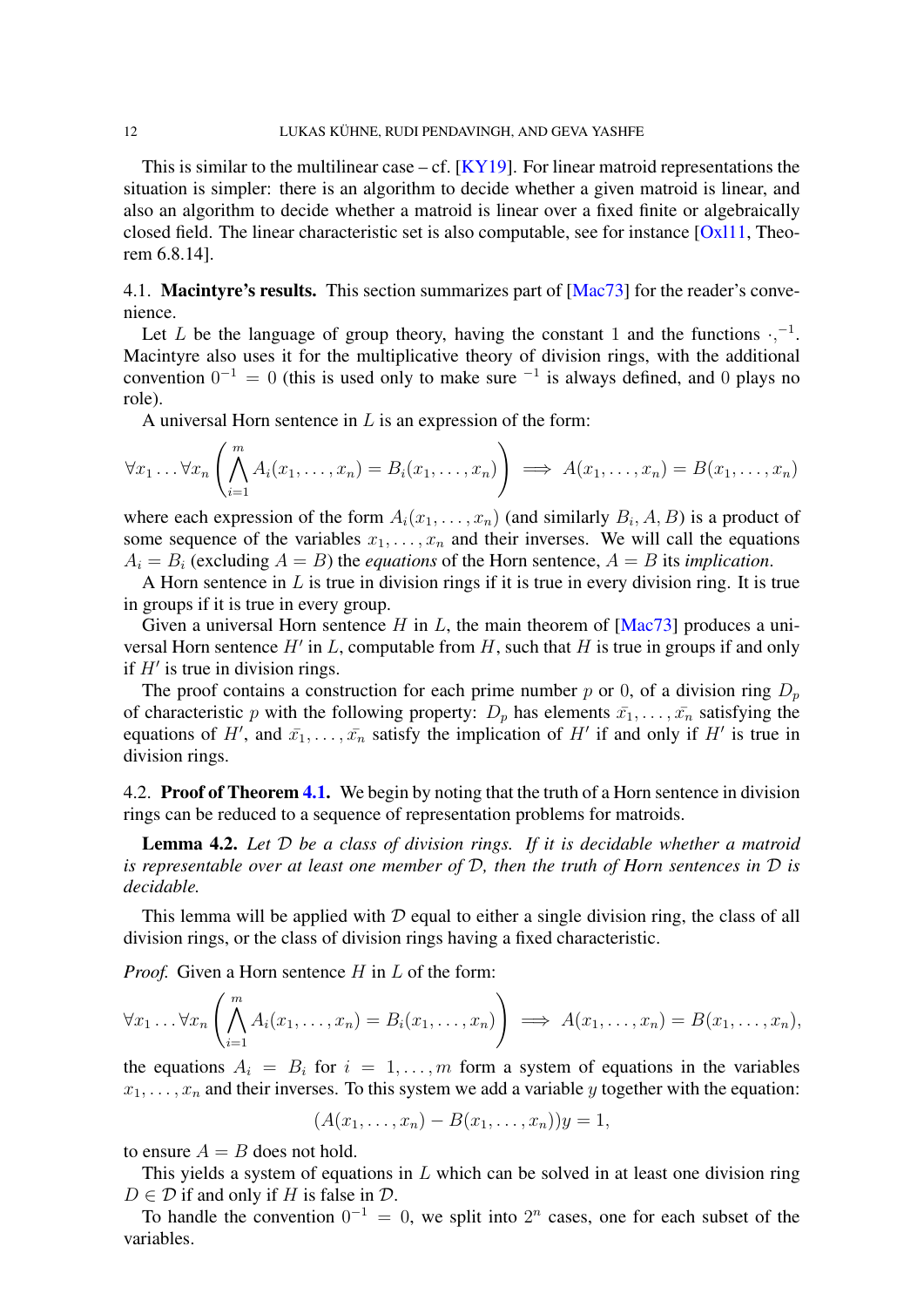<span id="page-12-1"></span>Let  $S \subset [n]$  (these will be the variables with value 0). For each  $i \in S$ , replace each occurrence of  $x_i^{-1}$  $i<sup>-1</sup>$  by  $x<sub>i</sub>$  and add the equation  $x<sub>i</sub> = 0$  to the system. By adding equations of the form

$$
x_ix_i'=1
$$

for all  $i \notin S$  and replacing each occurrence of  $x_i^{-1}$  with  $x_i'$  for such i, we obtain a polynomial system in  $2n - |S|$  noncommuting variables.

Let  $\mathcal{M}_S$  be the family of von Staudt matroids associated with this system. This is a finite family which can be computed from H. It is clear that some element  $M \in \mathcal{M}_S$  is skew-linear over some division ring  $D \in \mathcal{D}$  if and only if H is false in  $\mathcal D$  and there is a counterexample with  $\{i \in [n] \mid x_i = 0\} = S$ .

Thus, at least one matroid in  $\bigcup_{S\subset [n]}{\cal M}_S$  is representable over at least one element of  ${\cal D}$  if and only if H is false in D. Since  $\bigcup_{S\subset [n]} \mathcal{M}_S$  is finite and computable from H, this proves the lemma.  $\Box$ 

The proof of the theorem is now straightforward:

By Macintyre's results, there is a Horn sentence  $H'$ , computable from  $H$ , which is true in all division rings if and only if  $H$  is true in all groups. This remains true when restricting to division rings of a fixed characteristic. The truth of a Horn sentence in groups is undecidable (this is the uniform word problem). Together with Lemma [4.2,](#page-11-0) this proves the first two parts of Theorem [4.1.](#page-10-1)

Let  $G = \langle s_1, \ldots, s_n | r_1, \ldots, r_k \rangle$  be a finitely presented group in which the word problem is undecidable. Let  $w = w(s_1, \ldots, s_n)$  denote a word in the generators of G. Then  $w = e$ in  $G$  if and only if the Horn sentence  $H$  given by

$$
\forall s_1 \dots \forall s_n \left( \bigwedge_{i=1}^k r_i(s_1, \dots, s_n) = 1 \right) \implies w(s_1, \dots, s_n) = 1
$$

is true in groups. By the choice of G, there is no algorithm which decides whether  $w = e$ as w ranges over all words in the generators. In other words, consider the collection of all Horn sentences with the same equations  $r_i(s_1, \ldots, s_n) = 1$  as H: there is no algorithm to decide whether a sentence from this collection is true in groups.

Using this, we prove the third claim of Theorem [4.1:](#page-10-1) Macintyre's results produce a single division ring D, dependent only on the equations  $r_i = 1$  of H (and not on w), in which  $H'$  is true if and only if H is true in groups. Thus, representability of matroids over D is undecidable.

## 5. MULTILINEAR CHARACTERISTIC SETS

<span id="page-12-0"></span>5.1. Introduction to characteristic sets. We begin with a comparison of linear, skewlinear, and multilinear characteristic sets of matroids.

**Definition 5.1.** The multilinear characteristic set of a matroid  $M$  is the set

 ${p \mid M}$  has a multilinear representation over a field of characteristic  $p$ .

The linear and skew-linear characteristic sets are defined analogously.

Linear characteristic sets of matroids are well-understood: if  $M$  is a matroid, its linear characteristic set is either finite or cofinite. The latter case occurs if and only if the set contains 0. Any finite set of primes is the linear characteristic set of a matroid, and is also complementary to some linear characteristic set. These results are explained in [\[Oxl11,](#page-18-12) Section 6.8], which refers to Rado, Vámos, Reid, and Kahn [\[Rad57;](#page-18-15) [Vám71;](#page-18-16) [BK80,](#page-17-4) p.101- 2; [Kah82\]](#page-18-17).

Skew-linear characteristic sets are more complicated: they need not be finite or cofinite, and there is a matroid with skew-linear characteristic set  $\{0\}$ . Like in the linear case, an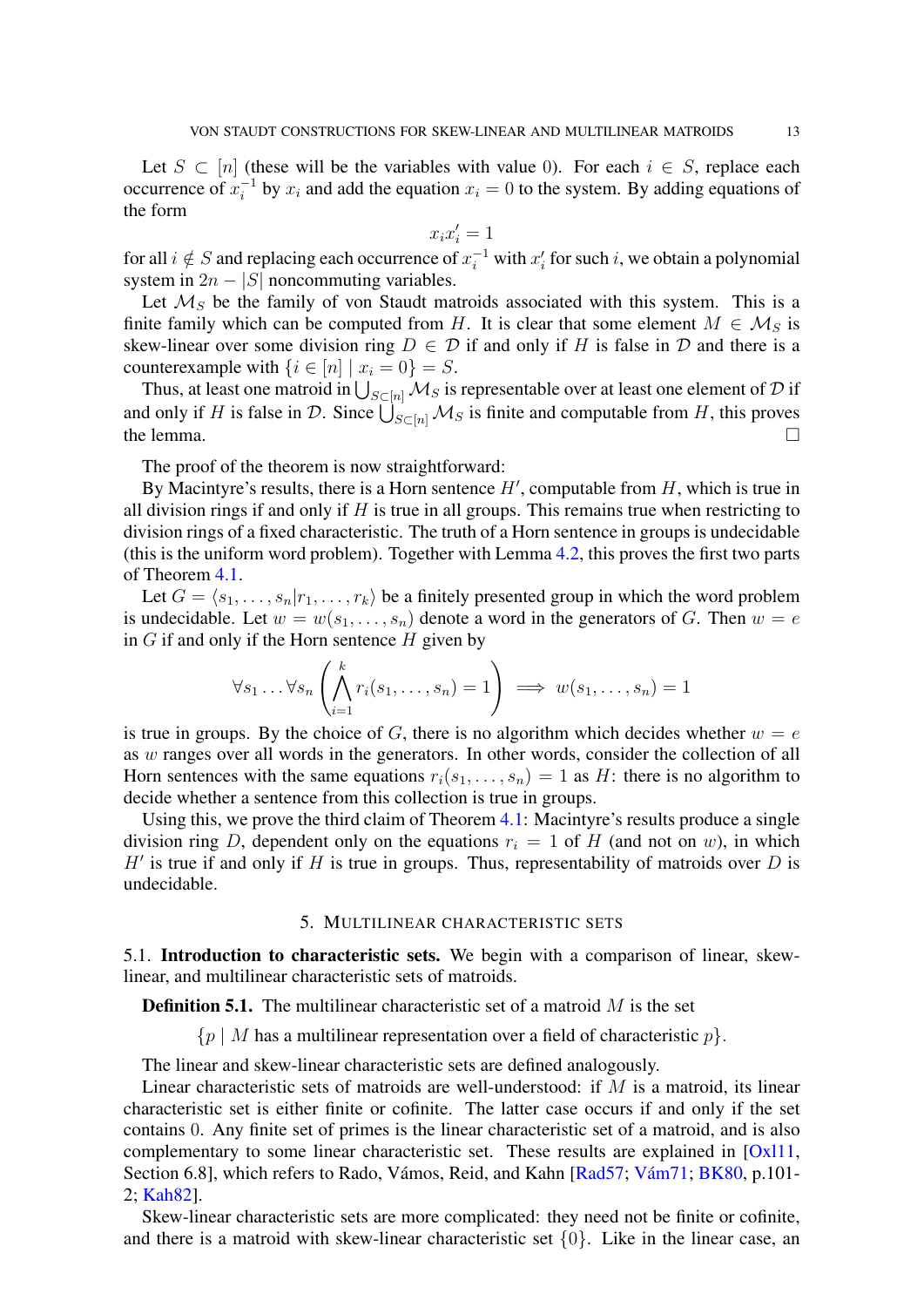<span id="page-13-2"></span>infinite skew-linear characteristic set must contain 0: this follows from the compactness theorem of first-order logic. See [\[EH91,](#page-17-0) Section 3.4] for both of these results.

The focus of this article lies on multilinear characteristic sets which are different from both of these. Like in the linear situation, if a multilinear characteristic set contains 0 then it is cofinite. However, there exists a matroid with multilinear characteristic set equal to the set of all prime numbers, that is, only 0 is excluded.

We do not yet know whether there exists an infinite multilinear characteristic set with an infinite complement.

Lemma 5.2. *Let* M *be a matroid. If the multilinear characteristic set of* M *contains* 0 *then it contains all but finitely many primes.*

*Proof.* Suppose M has a multilinear representation of order c over a field of characteristic 0. Then, just like in the linear case, the multilinear representation matrices of  $M$  of the same order c are the solutions of a certain polynomial system with coefficients in  $\mathbb{Z}$ . The set of characteristics over which such a system can be solved is always finite or cofinite, and contains all but finitely many primes if it contains 0: this is a theorem in commutative algebra and can be proved for instance using Chevalley's theorem on constructible sets, see [\[BV03,](#page-17-5) Appendix B] for details.  $\square$ 

The proof can be used to show part of the characterization for linear characteristic sets. It also shows that if M has a multilinear characteristic set which does not contain  $0$ , then its multilinear representations of any fixed order have only finitely many characteristics.

5.2. An infinite multilinear characteristic set excluding 0. We construct an explicit example of such a characteristic set using the Weyl algebra. The *Weyl algebra* W over a field F is defined to be the free algebra over  $\mathbb F$  generated by the two elements X and Y, modulo the two-sided ideal generated by the element  $XY - YX - 1$ . It is an Ore domain and admits a division ring of fractions, which we denote by  $\widehat{W}$ , see [\[Coh95,](#page-17-6) Section 6.1] for details.

As detailed in Lemma [3.2,](#page-6-2) there is an atomic system of equations that has a solution in an arbitrary division ring D if and only if the Weyl algebra equation  $XY - YX = 1$  has a solution in  $D$ . In this case, the equations are

$$
X_0 = 0
$$
,  $X_1 = 1$ ,  $X_2 \cdot X_3 = X_4$ ,  $X_3 \cdot X_2 = X_5$ ,  $X_1 + X_5 = X_4$ .

We denote the system of these equations by  $\mathcal{P}_W$ . Given a solution in a division ring or invertible matrices to the system  $\mathcal{P}_W$ , setting  $X = X_2$  and  $Y = X_3$  is a solution to the equation  $XY - YX = 1$ .

**Definition 5.3.** We define the *Weyl matroid*  $M_W$  to be the principal von Staudt matroid of the atomic system of equations  $\mathcal{P}_W$ .

It can be checked that the circuits defining  $M_W$  satisfy the circuit elimination axiom and  $M_W$  is therefore actually a matroid in this case.

Part of the Weyl matroid is drawn in Figure [3:](#page-14-0) the circuits of the equations  $X_2 \cdot X_3 = X_4$ ,  $X_3 \cdot X_2 = X_5$  and  $X_1 + X_5 = X_4$  are depicted as curves and segments.

<span id="page-13-1"></span>**Theorem 5.4.** *(i) The Weyl matroid*  $M_W$  *is representable over the division ring*  $\widehat{W}$ *.* 

- (*ii*) The Weyl matroid  $M_W$  is not multilinear over any field of characteristic 0. Further*more, the matroid*  $M_W$  *is not multilinear over a field of characteristic* p with  $p > 0$  *if the order is not a multiple of* p*.*
- <span id="page-13-0"></span>*(iii)* The Weyl matroid  $M_W$  is multilinear over a field of characteristic p for any  $p > 0$  and *order* p*.*
	- In particular, the multilinear characteristic set of  $M_W$  is the set of all prime numbers.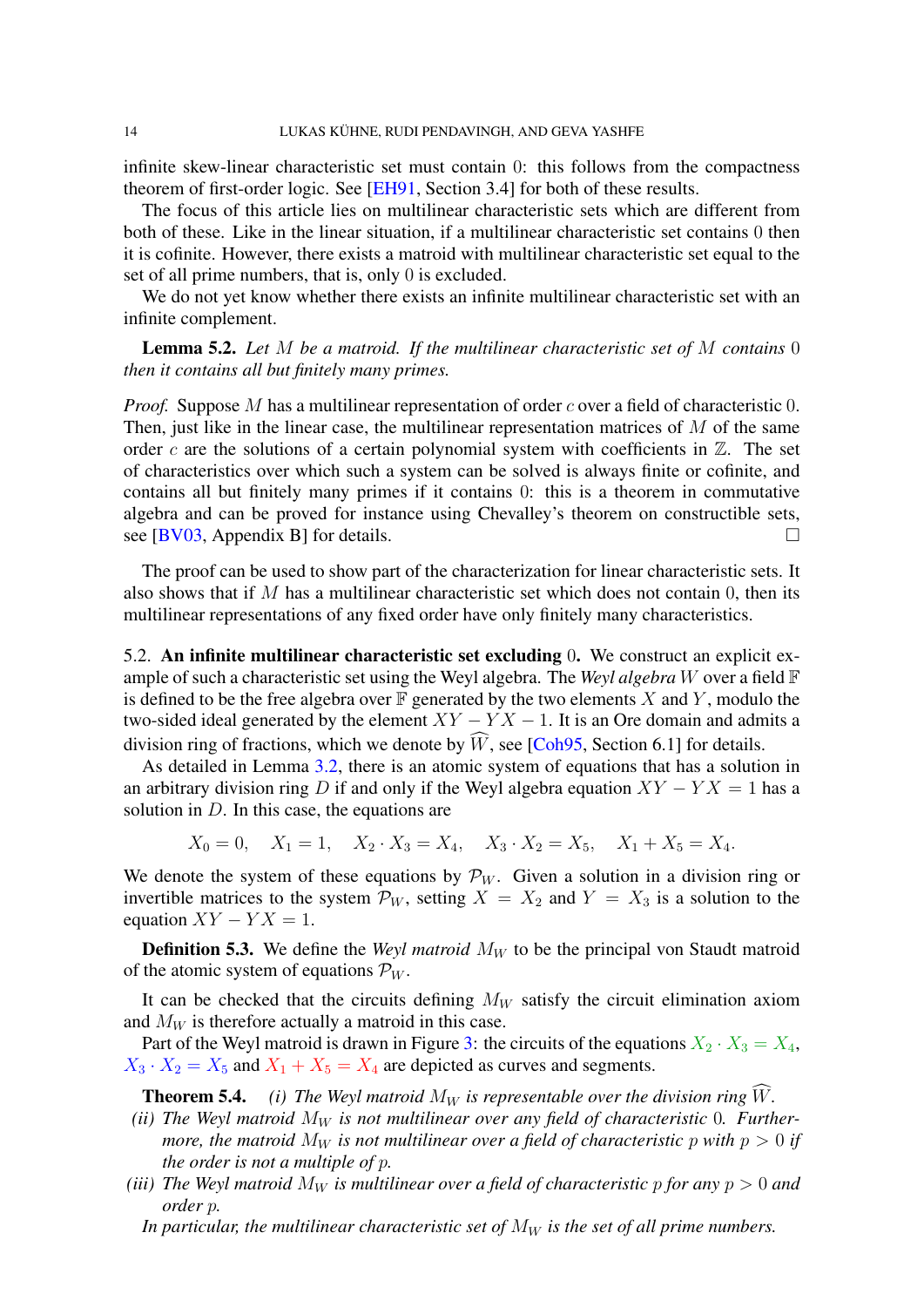<span id="page-14-0"></span>

**Figure 3.** A geometric representation of a part of the Weyl matroid  $M_W$ .

*Proof.* By definition, the equation  $XY - YX = 1$  has a solution in the Weyl algebra W and therefore also in its division ring of fractions  $\widehat{W}$ . The same holds for its induced atomic system  $\mathcal{P}_W$ . Theorem [3.5](#page-8-0) [\(i\)](#page-8-1) then implies that some von Staudt matroid of the polynomial system  $\mathcal{P}_W$  is representable over the division ring  $\widehat{W}$ . Since X, Y, XY, YX, 1 are all distinct in  $\widehat{W}$  and do not satisfy any atomic polynomial equation apart from the ones in  $\mathcal{P}_W$ , this representable matroid over  $\hat{W}$  is in fact the principal von Staudt matroid  $M_W$ .

Assume  $M_W$  is multilinear of order c over some field F. Theorem [3.5](#page-8-0) [\(iii\)](#page-8-3) then implies that there are matrices  $A_1, \ldots, A_5 \in GL_c(\mathbb{F}) \cup \{0\}$  that are a solution to the equations in  $\mathcal{P}_W$ . Thus,  $A_2A_3 - A_3A_2 = I_c$ . Taking the trace of the matrices in this equation yields

$$
c = \text{tr}(I_c) = \text{tr}(A_2A_3 - A_3A_2) = \text{tr}(A_2A_3) - \text{tr}(A_3A_2) = 0,
$$

in F. The Weyl matroid  $M_W$  is therefore not multilinear of order c for any  $c \geq 1$  over any field of characteristic 0. Furthermore, if  $\mathbb F$  is a field of characteristic  $p > 0$ , the order c must be a multiple of p.

To prove claim [\(iii\)](#page-13-0), we note that the division ring of fractions of the Weyl algebra over a field  $\mathbb F$  of characteristic p is finite-dimensional over its center, and hence embeds in a matrix ring over a field  $\mathbb L$  extending  $\mathbb F$ . It follows that ranks of matrices over the division ring agree (up to a constant factor  $p^2$ ) with the ranks of corresponding block matrices over L. The rest of the proof is the same as the proof of skew-linearity of the Weyl matroid (using the Weyl algebra over a field of characteristic p).

For completeness we also give a detailed computational proof.

We show that  $M_W$  is multilinear of order p over the field  $\mathbb{F}_p(\lambda, \mu)$ , where p is any prime number and  $\lambda, \mu$  are two algebraically independent elements over  $\mathbb{F}_p$ . Consider the following two  $p \times p$  matrices over  $\mathbb{F}_p(\lambda, \mu)$ :

$$
A := \begin{bmatrix} \lambda & 1 & 0 & \cdots & 0 \\ 0 & \lambda & 2 & \cdots & 0 \\ 0 & 0 & \lambda & \ddots & 0 \\ \vdots & \vdots & \ddots & \ddots & p-1 \\ 0 & 0 & 0 & 0 & \lambda \end{bmatrix}, \quad B := \begin{bmatrix} 0 & 0 & 0 & \cdots & \mu \\ 1 & 0 & 0 & \cdots & 0 \\ 0 & 1 & 0 & \cdots & 0 \\ \vdots & \vdots & \ddots & \ddots & \vdots \\ 0 & 0 & 0 & 1 & 0 \end{bmatrix}.
$$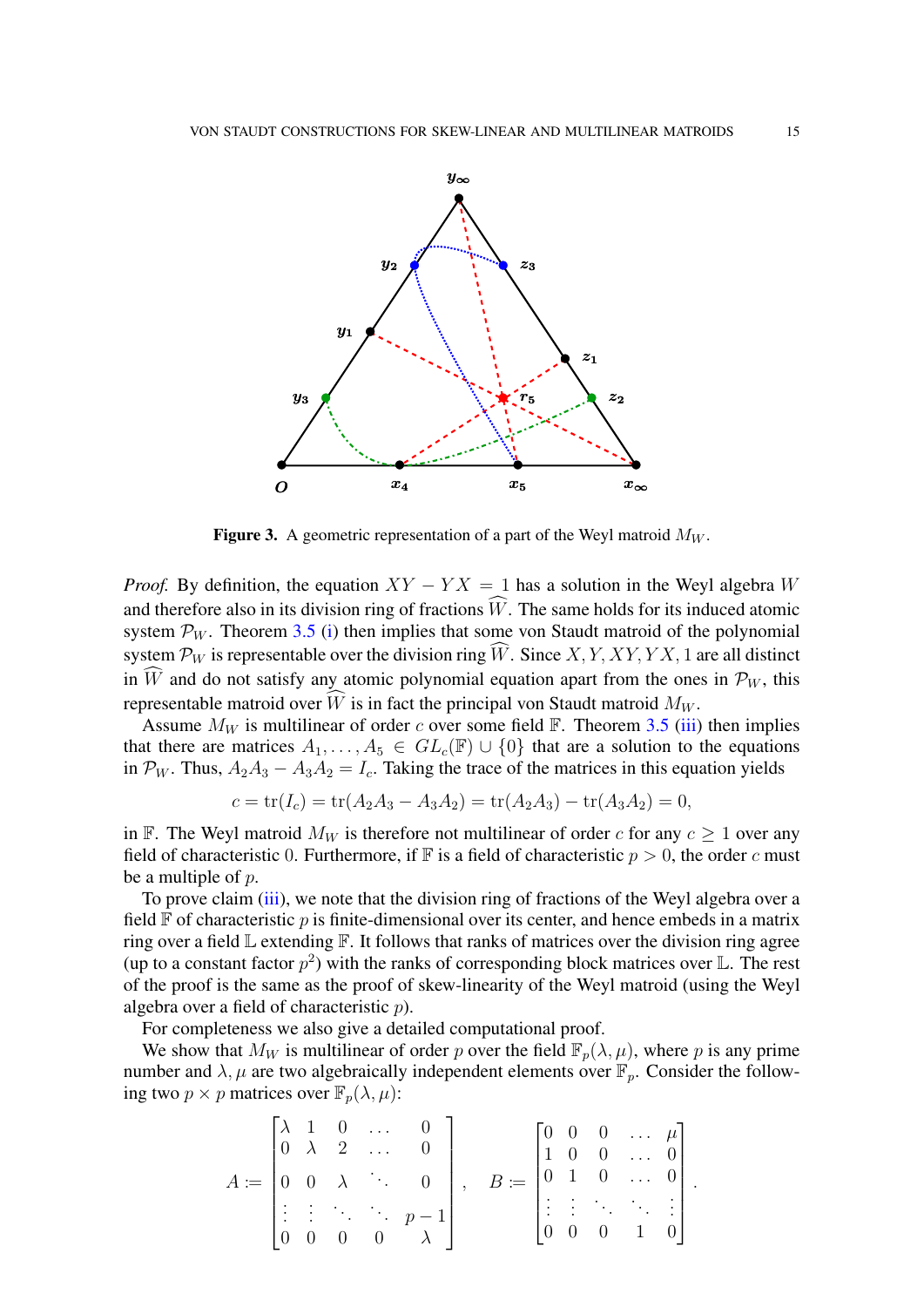<span id="page-15-4"></span>A direct computation yields

$$
AB := \begin{bmatrix} 1 & 0 & 0 & \dots & \lambda \mu \\ \lambda & 2 & 0 & \dots & 0 \\ 0 & \lambda & 3 & \ddots & 0 \\ \vdots & \vdots & \ddots & \ddots & 0 \\ 0 & 0 & 0 & \lambda & 0 \end{bmatrix}, \quad BA := \begin{bmatrix} 0 & 0 & 0 & \dots & \lambda \mu \\ \lambda & 1 & 0 & \dots & 0 \\ 0 & \lambda & 2 & \ddots & 0 \\ \vdots & \vdots & \ddots & \ddots & 0 \\ 0 & 0 & 0 & \lambda & p-1 \end{bmatrix},
$$

which implies  $AB - BA = I_p$ .

Next consider the following  $3 \times E_W$  block matrix W of  $p \times p$  blocks where  $E_W$  is the ground set of  $M_W$  and we write  $\cdot$  for a  $p \times p$  zero matrix for better readability:

|  |  |  |  |  |  | $\begin{bmatrix} 0 & x_{\infty} & y_{\infty} & x_1 & x_2 & x_3 & x_4 & x_5 & y_1 & y_2 & y_3 & y_4 & y_5 & z_1 & z_2 & z_3 & z_4 & z_5 & r_5 \end{bmatrix}$          |  |  |  |
|--|--|--|--|--|--|----------------------------------------------------------------------------------------------------------------------------------------------------------------------|--|--|--|
|  |  |  |  |  |  |                                                                                                                                                                      |  |  |  |
|  |  |  |  |  |  | $\begin{bmatrix} \cdot & I_p & \cdot & I_p & A & B & AB & BA & \cdot & \cdot & \cdot & \cdot & \cdot & I_p & A & B & AB & BA & BA \end{bmatrix}$                     |  |  |  |
|  |  |  |  |  |  | $\begin{vmatrix} \cdot & \cdot & I_p & \cdot & \cdot & \cdot & \cdot & \cdot & \cdot & I_p & A & B & AB & BA & -I_p & -I_p & -I_p & -I_p & -I_p & I_p \end{vmatrix}$ |  |  |  |

To show that the matrix  $W$  is indeed a multilinear representation of order  $c$  of some matroid we need to verify that the rank of all block column minors of  $W$  is a multiple of  $p$ . This is trivial to check but slightly tedious. Therefore, we omit this part of the proof here. In the appendix we prove some parts of this verification as an example. The argument relies on the fact that  $\lambda$  and  $\mu$  are algebraically independent elements over  $\mathbb{F}_n$ .

As a second step, we claim that  $W$  is actually a multilinear representation of the matroid  $M_W$  over  $\mathbb{F}_p(\lambda,\mu)$ . The fact  $AB - BA = I_p$  implies that the substitution  $X_1 = I_p$ ,  $X_2 = A$ ,  $X_3 = B$ ,  $X_4 = AB$ , and  $X_5 = BA$  is a solution to the equations in  $\mathcal{P}_W$ . Further note that the block columns of the matrix W exactly correspond to the images of the map  $\rho$ in the proof of Theorem [3.5](#page-8-0) [\(i\)](#page-8-1) after passing from division ring elements to suitable  $c \times c$ matrices. Thus, the analogous arguments as in this proof show that the multilinear representation given by W respects the circuits of  $M_W$  prescribed by the von Staudt constructions. That is, the minor of the block columns of a three element circuit of  $M_W$  has rank  $2p$ . It can also be verified that the minors of block columns of a triple of  $W$  which is not a circuit of  $M_W$  has rank 3*p*.

<span id="page-15-0"></span>Hence,  $M_W$  is multilinear over the field  $\mathbb{F}_p(\lambda, \mu)$  for all prime numbers  $p \geq 2$ .

#### 6. A SKEW-LINEAR, NONMULTILINEAR MATROID

In this section we prove the following theorem.

<span id="page-15-3"></span>Theorem 6.1. *There exists a skew-linear matroid which is not multilinear.*

**Definition 6.2.** For nonzero integers  $m, n$ , the *Baumslag–Solitar group*  $BS(m, n)$  is

$$
\langle a, b \mid ba^m b^{-1} a^{-n} \rangle.
$$

We will work with  $BS(2, 3)$ , which has the following properties:

- <span id="page-15-1"></span>(a) The group  $BS(2, 3)$  is not *residually finite*. That is, there exists an element  $w \in$ BS(2, 3) with  $w \neq 1$  that is in the kernel of every homomorphism from BS(2, 3) to a finite group. Such an element is given by  $w = [bab^{-1}, a^{-1}]$ , where  $[x, y] = xyx^{-1}y^{-1}$ is the commutator of the elements  $x$  and  $y$ .
- <span id="page-15-2"></span>(b) The group  $BS(2, 3)$  is a subgroup of the multiplicative group of some division ring  $D_{BS}$ .

Property [\(a\)](#page-15-1) was proved by Meskin in [Mes<sub>72]</sub>. Property [\(b\)](#page-15-2) follows from a theorem of Lewin and Lewin, see [\[LL78\]](#page-18-19). To apply their theorem, we need to know that  $BS(2, 3)$  is torsion-free: this is a very special case of Wise's results in [\[Wis09\]](#page-18-20).

The next lemmas recast these properties in a more convenient form.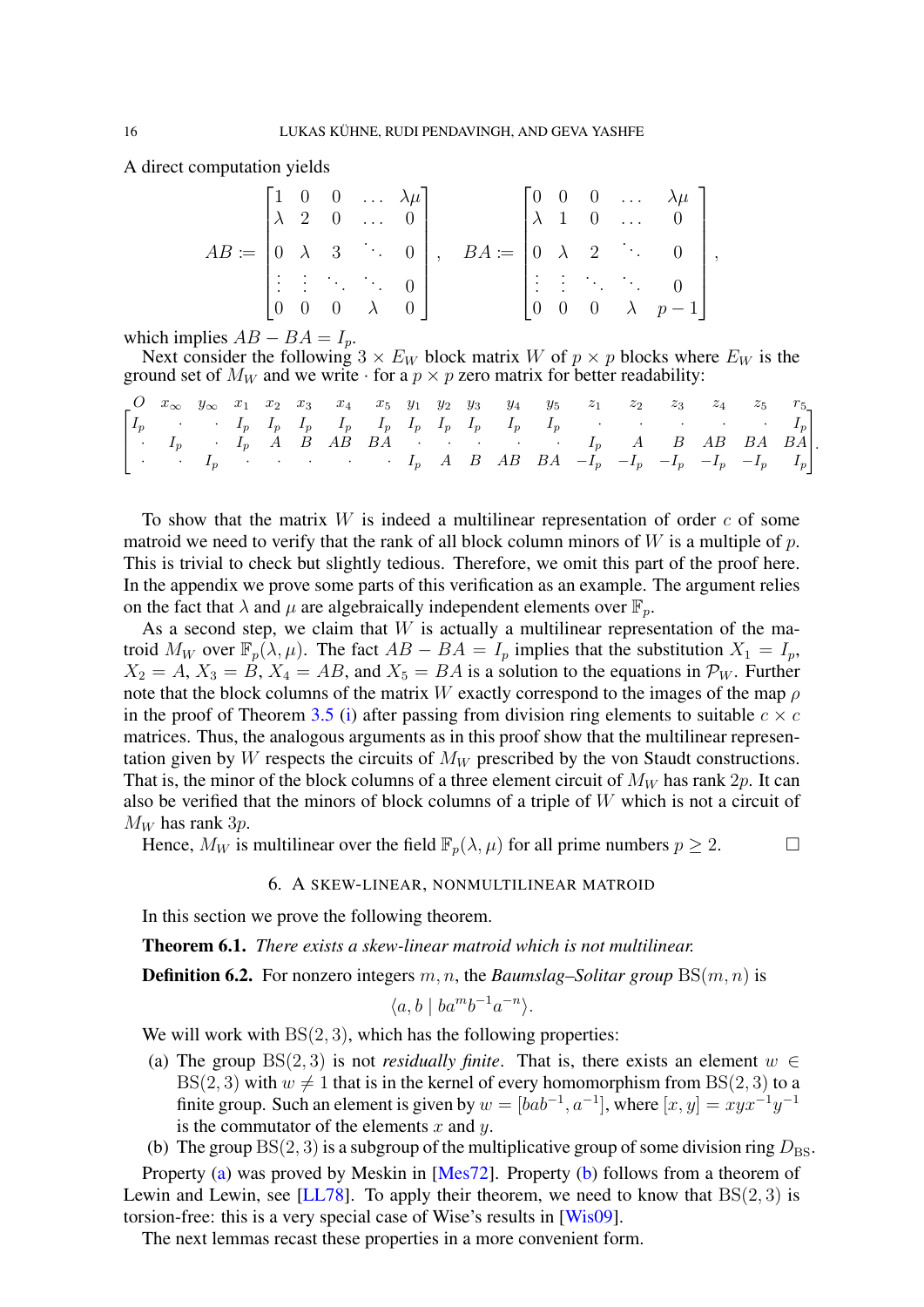<span id="page-16-6"></span>**Lemma 6.3.** If  $A$ ,  $B$  are invertible  $c \times c$  matrices over a field, and  $BA^2B^{-1} = A^3$ , then

$$
BAB^{-1}A^{-1}BA^{-1}B^{-1}A = I.
$$

*Proof.* Suppose A, B are invertible  $c \times c$  matrices over a field satisfying  $BA^2B^{-1} = A^3$ . By Mal'cev's theorem (see [\[Mal40\]](#page-18-21)), the group G generated by  $A, B$  is residually finite (the theorem applies to any finitely-generated group of matrices over a field). Thus, if  $g = BAB^{-1}A^{-1}BA^{-1}B^{-1}A \neq I$ , there exists a finite group H and a homomorphism  $G \rightarrow H$  such that q has a nontrivial image in H. Pre-composing such a homomorphism with the homomorphism BS(2, 3)  $\rightarrow G$  given by  $a \mapsto A$ ,  $b \mapsto B$  gives a contradiction to property (a). property [\(a\)](#page-15-1).  $\Box$ 

**Lemma 6.4.** *There exists a division ring* D *and nonzero elements*  $a, b \in D$  *such that*  $ba^2b^{-1} = a^3$  and

$$
bab^{-1}a^{-1}ba^{-1}b^{-1}a \neq 1.
$$

This is clear from property [\(b\)](#page-15-2) above, together with the fact that w is nontrivial in  $BS(2, 3)$ .

<span id="page-16-0"></span>**Theorem 6.5.** *The following polynomial system has a solution in the division ring*  $D_{BS}$ , *but has no solution in matrices over any field.*

<span id="page-16-1"></span>(1)  $xx' = 1$ ,  $yy' = 1$ ,  $yx^2y' = x^3$ ,  $z(yxy'x'yx'y'x - 1) = 1$ .

*(In matrices, by* 1 *we mean the identity matrix of the appropriate size.)*

*Proof.* This is a straightforward application of the two previous lemmas: The first two equations mean  $x, y$  are invertible with inverses  $x', y'$ , respectively. The third is then equivalent to  $yx^2y^{-1} = x^3$ , and the last means  $yxy^{-1}x^{-1}yx^{-1}y^{-1}x - 1$  has some multiplicative inverse z, so it is nonzero (and invertible in any division ring).  $\Box$ 

Applying Theorem [3.5](#page-8-0) to the system [\(1\)](#page-16-1) gives Theorem [6.1.](#page-15-3)

More explicitly: One of the von Staudt matroids associated to the system of the previous theorem has a representation in some division ring  $D$  (since the system has a solution there). However, none of these matroids has a multilinear representation, since the system has no solution in matrices.

## APPENDIX A. PROOF OF THEOREM [5.4,](#page-13-1) SECOND PART

In this appendix, we complete the proof of Theorem [5.4](#page-13-1) by checking that all block column minors of the matrix W given in Section [5](#page-12-0) have rank a multiple of p. We do not show this in all cases but rather present some cases as an example of the general technique.

In the proof, we use the following statements regarding the rank of block matrices.

<span id="page-16-4"></span><span id="page-16-3"></span><span id="page-16-2"></span>**Lemma A.1.** Let  $\mathbb F$  *be a field. Let*  $M_1, M_2, M_3 \in M_k(\mathbb F)$  *be invertible*  $k \times k$  *matrices. (i)* The block matrix  $\begin{bmatrix} I_k & I_k \\ M_1 & M_2 \end{bmatrix}$  $\left[\begin{array}{c} I_k & I_k \ M_1 & M_2 \end{array}\right]$  has rank  $k + \text{rank}(M_1 - M_2)$ . *(ii)* The block matrix  $\begin{bmatrix} I_k & I_k & 0 \\ M_1 & 0 & M_3 \end{bmatrix}$ 0  $M_2 - I_k$  $\int$  *has rank* 2k + rank $(M_3M_2 - M_1)$ *. (iii)* The block matrix  $\begin{bmatrix} I_k & I_k & I_k \\ M_1 & 0 & M_3 \end{bmatrix}$  $0 \thinspace M_2 \thinspace I_k$  $\int$  *has rank* 2k + rank $(M_1 + M_3M_2 - M_1M_2)$ *.* 

<span id="page-16-5"></span>The proofs of these statements are by Gaussian elimination via block column operations from the right and are left to the reader.

To prove that all block column minors of the matrix  $W$  given in Section [5](#page-12-0) have rank a multiple of  $p$  it suffices to consider pairs and triples of block columns: Since the rank of any set of block columns is at most 3p we can remove some elements of any set of size at least four to a pair or triple with equal total rank. Thus, it suffices to consider pairs and triples of block columns in the following. We split up the discussion into two parts.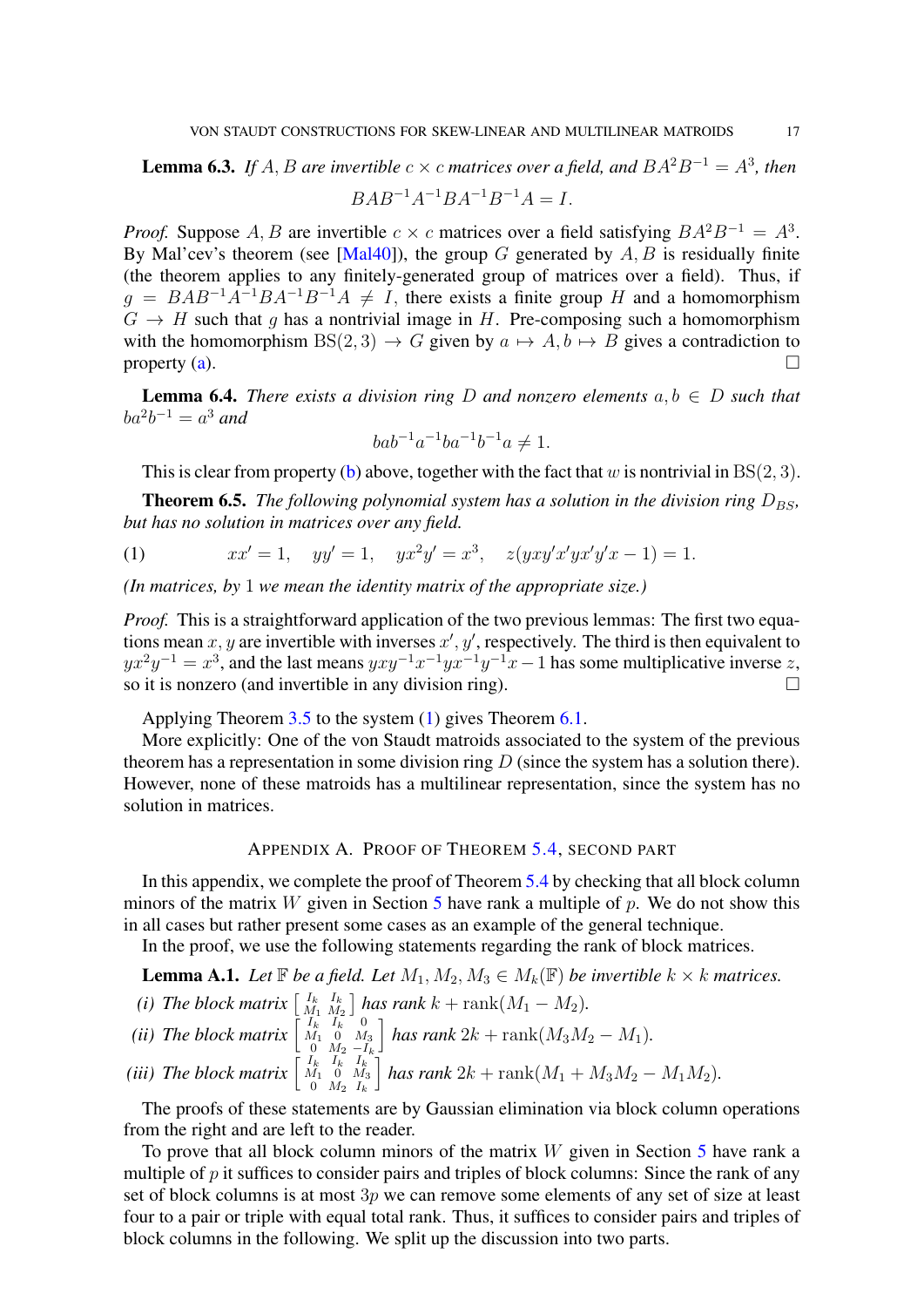Proposition A.2. *All pairs and triples of block columns of the matrix* W *that do not involve*  $r_5$  *are of rank*  $2p$  *or*  $3p$ *.* 

*Proof.* First, we consider pairs of block columns out of the sets  $\{x_1, \ldots, x_5\}$ ,  $\{y_1, \ldots, y_5\}$ , and  $\{z_1, \ldots, z_5\}$ . Lemma [A.1](#page-16-2) [\(i\)](#page-16-3) and slight variations thereof imply that such a pair of block columns is of rank  $p + \text{rank}(M_1 - M_2)$  where  $M_1, M_2$  are two matrices out of the set  ${I_n, A, B, AB, BA}$ . The explicit descriptions of A, B, AB, BA given in Section [5](#page-12-0) together with the fact that  $\lambda$  and  $\mu$  are algebraically independent elements over  $\mathbb{F}_q$  yields that  $M_1-M_2$ is invertible for all  $M_1, M_2 \in \{I_p, A, B, AB, BA\}$  with  $M_1 \neq M_2$ . Thus, all pairs of block columns not involving  $r_5$  are of rank  $2p$ .

Now consider a triple  $\{x_i, y_k, z_j\}$  for  $1 \leq i, j, k \leq 5$ . Lemma [A.1](#page-16-2) [\(ii\)](#page-16-4) implies that the corresponding block column minor has rank  $2p + \text{rank}(M_iM_k - M_i)$  where  $M_1, \ldots, M_5$ are the matrices  $I_p$ , A, B, AB, BA, respectively. Thus, it can be verified using the explicit description of these matrices in Section [5](#page-12-0) that the matrix  $M_j \cdot M_k - M_i$  is either zero or invertible. Hence, the corresponding block column minor has rank  $2p$  or  $3p$ .

To complete the proof we need to consider pairs and triples involving the element  $r_5$ .

**Proposition A.3.** *The pairs of block columns of the matrix W that involve*  $r_5$  *are of rank* 2p. The block columns of all triples involving  $r_5$  have rank 2p or 3p.

*Proof.* Any pair involving  $r_5$  clearly has rank  $2p$  since  $r_5$  is the only block column with invertible blocks in each row.

So consider any triple  $T$  involving  $r<sub>5</sub>$ . If the triple also contains one of the elements  $\{x_0, x_\infty, y_\infty\}$  the block column minor clearly has rank 3p. Suppose  $T = \{x_i, y_j, r_5\}$  for some  $1 \le i, j \le 5$ . In this case we can apply Lemma [A.1](#page-16-2) [\(iii\)](#page-16-5) to conclude that the block minor T has rank  $2p + \text{rank}(M_i + BAM_j - M_iM_j)$  where the matrices  $M_1, \ldots, M_5$  are again defined to be  $I_p$ , A, B, AB, BA, respectively. Using the explicit description given in Section [5](#page-12-0) together with the fact that  $\lambda$  and  $\mu$  are algebraically independent over  $\mathbb{F}_p$  one can again verify that the matrix  $M_i + BAM_j - M_iM_j$  is invertible for all  $1 \le i, j \le 5$ . Hence, the corresponding block column minor has rank  $3p$ .

The cases  $T = \{x_i, z_j, r_5\}$  and  $T = \{y_i, z_j, r_5\}$  for  $1 \le i, j \le 5$  can be checked analo-gously via a variation of Lemma [A.1](#page-16-2) [\(iii\)](#page-16-5). Therefore, we omit these two last cases. The only difference occurs at the triple  $\{r_5, x_4, z_1\}$  which corresponds to a block matrix of rank  $2p$  as required by the circuits in the definition of the von Staudt matroids. required by the circuits in the definition of the von Staudt matroids.

#### **REFERENCES**

- <span id="page-17-2"></span>[BBEPT14] Amos Beimel, Aner Ben-Efraim, Carles Padró, and Ilya Tyomkin, *Multi-linear secret-sharing schemes*, Theory of cryptography, Lecture Notes in Comput. Sci., vol. 8349, Springer, Heidelberg, 2014, pp. 394–418. [2,](#page-1-1) [3](#page-2-1)
- <span id="page-17-4"></span>[BK80] Tom Brylawski and Douglas G Kelly, *Matroids and combinatorial geometries*, Dept. of Mathematics, University of North Carolina at Chapel Hill, 1980. [13](#page-12-1)
- <span id="page-17-5"></span>[BV03] Rosemary Baines and Peter Vámos, *An algorithm to compute the set of characteristics of a system of polynomial equations over the integers*, Journal of Symbolic Computation 35 (2003), no. 3, 269 – 279. [14](#page-13-2)
- <span id="page-17-6"></span>[Coh95] Paul M. Cohn, *Skew fields*, Encyclopedia of Mathematics and its Applications, vol. 57, Cambridge University Press, Cambridge, 1995, Theory of general division rings. MR 1349108 [14](#page-13-2)
- <span id="page-17-3"></span>[DFZ07] Randall Dougherty, Chris Freiling, and Kenneth Zeger, *Networks, matroids, and non-shannon information inequalities*, IEEE Transactions on Information Theory 53 (2007), no. 6, 1949–1969. [2](#page-1-1)
- <span id="page-17-1"></span>[EGH<sup>+</sup>11] Pavel I Etingof, Oleg Golberg, Sebastian Hensel, Tiankai Liu, Alex Schwendner, Dmitry Vaintrob, and Elena Yudovina, *Introduction to representation theory*, vol. 59, American Mathematical Soc., 2011. [2](#page-1-1)
- <span id="page-17-0"></span>[EH91] David M. Evans and Ehud Hrushovski, *Projective planes in algebraically closed fields*, Proc. London Math. Soc. (3) 62 (1991), no. 1, 1–24. MR 1078211 [1,](#page-0-1) [2,](#page-1-1) [14](#page-13-2)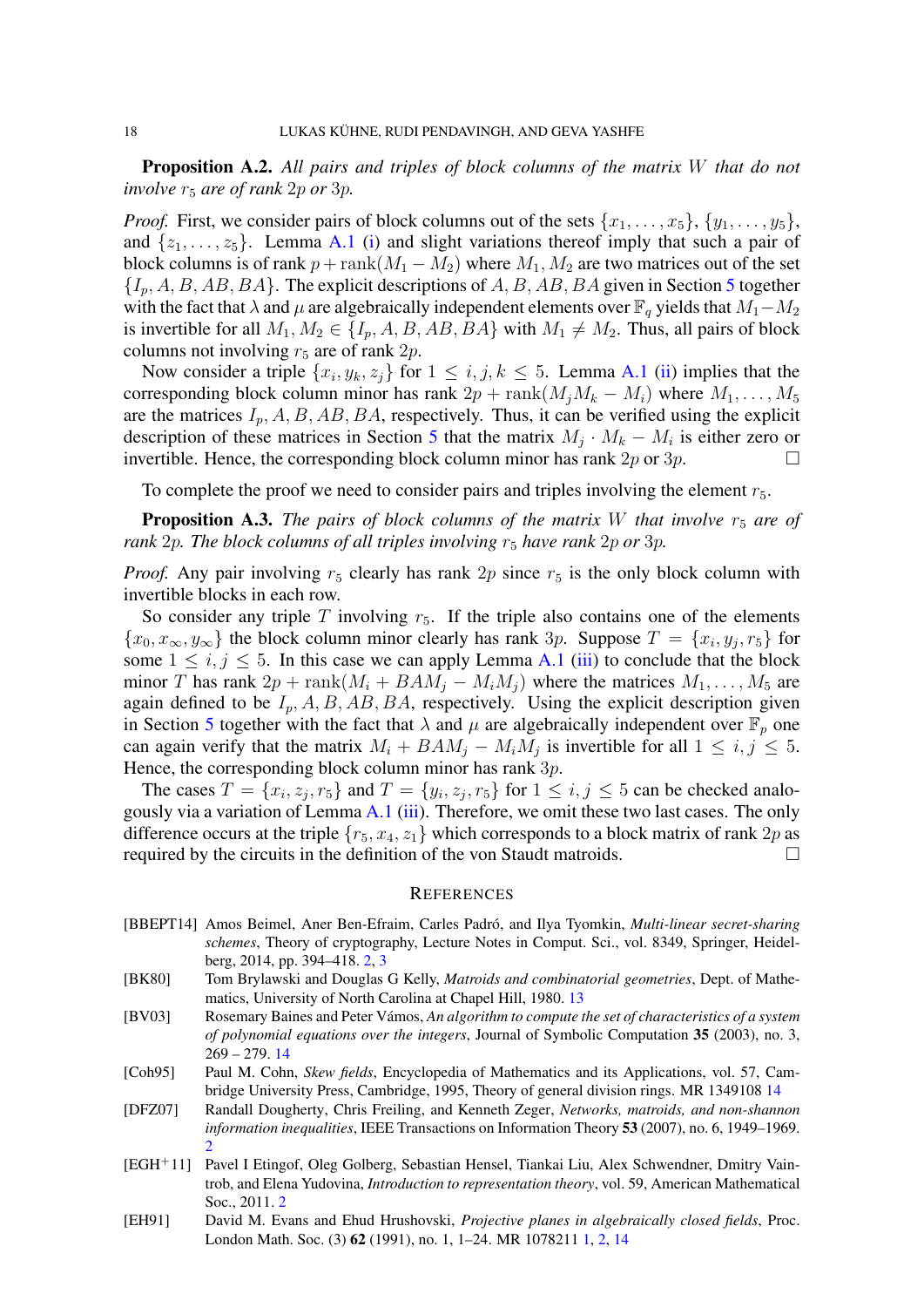- <span id="page-18-7"></span>[ESG10] Salim El Rouayheb, Alex Sprintson, and Costas Georghiades, *On the index coding problem and its relation to network coding and matroid theory*, IEEE Transactions on Information Theory 56 (2010), no. 7, 3187–3195. [2](#page-1-1)
- <span id="page-18-5"></span>[GM88] Mark Goresky and Robert MacPherson, *Stratified Morse theory*, Ergebnisse der Mathematik und ihrer Grenzgebiete (3), vol. 14, Springer-Verlag, Berlin, 1988. [2](#page-1-1)
- <span id="page-18-13"></span>[Har67] Robin Hartshorne, *Foundations of projective geometry*, Lecture Notes, Harvard University, vol. 1966/67, W. A. Benjamin, Inc., New York, 1967. MR 0222751 [4](#page-3-0)
- <span id="page-18-10"></span>[Hil02] David Hilbert, *The foundations of geometry*, Open court publishing Company, 1902. [2](#page-1-1)
- <span id="page-18-17"></span>[Kah82] Jeff Kahn, *Characteristic sets of matroids*, Journal of the London Mathematical Society 2 (1982), no. 2, 207–217. [13](#page-12-1)
- <span id="page-18-0"></span>[KY19] Lukas Kühne and Geva Yashfe, *Representability of matroids by c-arrangements is undecidable*, arXiv e-prints (2019), arXiv:1912.06123. [1,](#page-0-1) [3,](#page-2-1) [12](#page-11-1)
- <span id="page-18-19"></span>[LL78] Jacques Lewin and Tekla Lewin, *An embedding of the group algebra of a torsion-free one-relator group in a field*, J. Algebra 52 (1978), no. 1, 39–74. MR 485972 [16](#page-15-4)
- <span id="page-18-3"></span>[Mac73] Angus Macintyre, *The word problem for division rings*, Journal of Symbolic Logic 38 (1973), no. 3, 428–436. [2,](#page-1-1) [11,](#page-10-2) [12](#page-11-1)
- <span id="page-18-4"></span>[Mac79] , *Combinatorial problems for skew fields I. Analogue of Britton's lemma, and results of Adjan-Rabin type*, Proceedings of the London Mathematical Society 3 (1979), no. 2, 211–236. [2,](#page-1-1) [11](#page-10-2)
- <span id="page-18-21"></span>[Mal40] Anatoly Malcev, *On isomorphic matrix representations of infinite groups*, Rec. Math. [Mat. Sbornik] N.S. 8 (50) (1940), 405–422. [17](#page-16-6)
- <span id="page-18-18"></span>[Mes72] Stephen Meskin, *Nonresidually finite one-relator groups*, Trans. Amer. Math. Soc. 164 (1972), 105–114. MR 285589 [16](#page-15-4)
- <span id="page-18-11"></span>[Mnë88] Nikolai E. Mnëv, *The universality theorems on the classification problem of configuration varieties and convex polytopes varieties*, Topology and geometry—Rohlin Seminar, Lecture Notes in Math., vol. 1346, Springer, Berlin, 1988, pp. 527–543. [3](#page-2-1)
- <span id="page-18-12"></span>[Oxl11] James Oxley, *Matroid theory*, second ed., Oxford Graduate Texts in Mathematics, vol. 21, Oxford University Press, Oxford, 2011. [4,](#page-3-0) [12,](#page-11-1) [13](#page-12-1)
- <span id="page-18-1"></span>[PvZ13] Rudi A. Pendavingh and Stefan H.M. van Zwam, *Skew partial fields, multilinear representations of matroids, and a matrix tree theorem*, Advances in Applied Mathematics 50 (2013), no. 1, 201  $-227.1.2$  $-227.1.2$  $-227.1.2$
- <span id="page-18-15"></span>[Rad57] Richard Rado, *Note on independence functions*, Proc. London Math. Soc. (3) 7 (1957), 300–320. [13](#page-12-1)
- <span id="page-18-14"></span>[RG99] Jürgen Richter-Gebert, *The universality theorems for oriented matroids and polytopes*, Contemporary Mathematics 223 (1999), 269–292. [7](#page-6-3)
- <span id="page-18-8"></span>[RG11] Jürgen Richter-Gebert, *Perspectives on projective geometry*, Springer, Heidelberg, 2011, A guided tour through real and complex geometry. MR 2791970 [2](#page-1-1)
- <span id="page-18-6"></span>[SA98] Juriaan Simonis and Alexei Ashikhmin, *Almost affine codes*, Designs, Codes and Cryptography 14 (1998), no. 2, 179–197. [2](#page-1-1)
- <span id="page-18-16"></span>[Vám71] Péter Vámos, *A necessary and sufficient condition for a matroid to be linear*, Möbius algebras (Proc. Conf., Univ. Waterloo, Waterloo, Ont., 1971), 1971, pp. 162–169. MR 0349447 [13](#page-12-1)
- <span id="page-18-2"></span>[vS57] Karl Georg Christian von Staudt, *Beiträge zur Geometrie der Lage, Zweites Heft*, vol. 2, Verlag von Bauer und Raspe (Julius Merz), Nürnberg, 1857. [2](#page-1-1)
- <span id="page-18-9"></span>[VY65] Oswald Veblen and John Wesley Young, *Projective geometry. Vol. 1*, Blaisdell Publishing Co. Ginn and Co. New York-Toronto-London, 1965. MR 0179666 [2](#page-1-1)
- <span id="page-18-20"></span>[Wis09] Daniel T. Wise, *Research announcement: the structure of groups with a quasiconvex hierarchy*, Electron. Res. Announc. Math. Sci. 16 (2009), 44–55. MR 2558631 [16](#page-15-4)